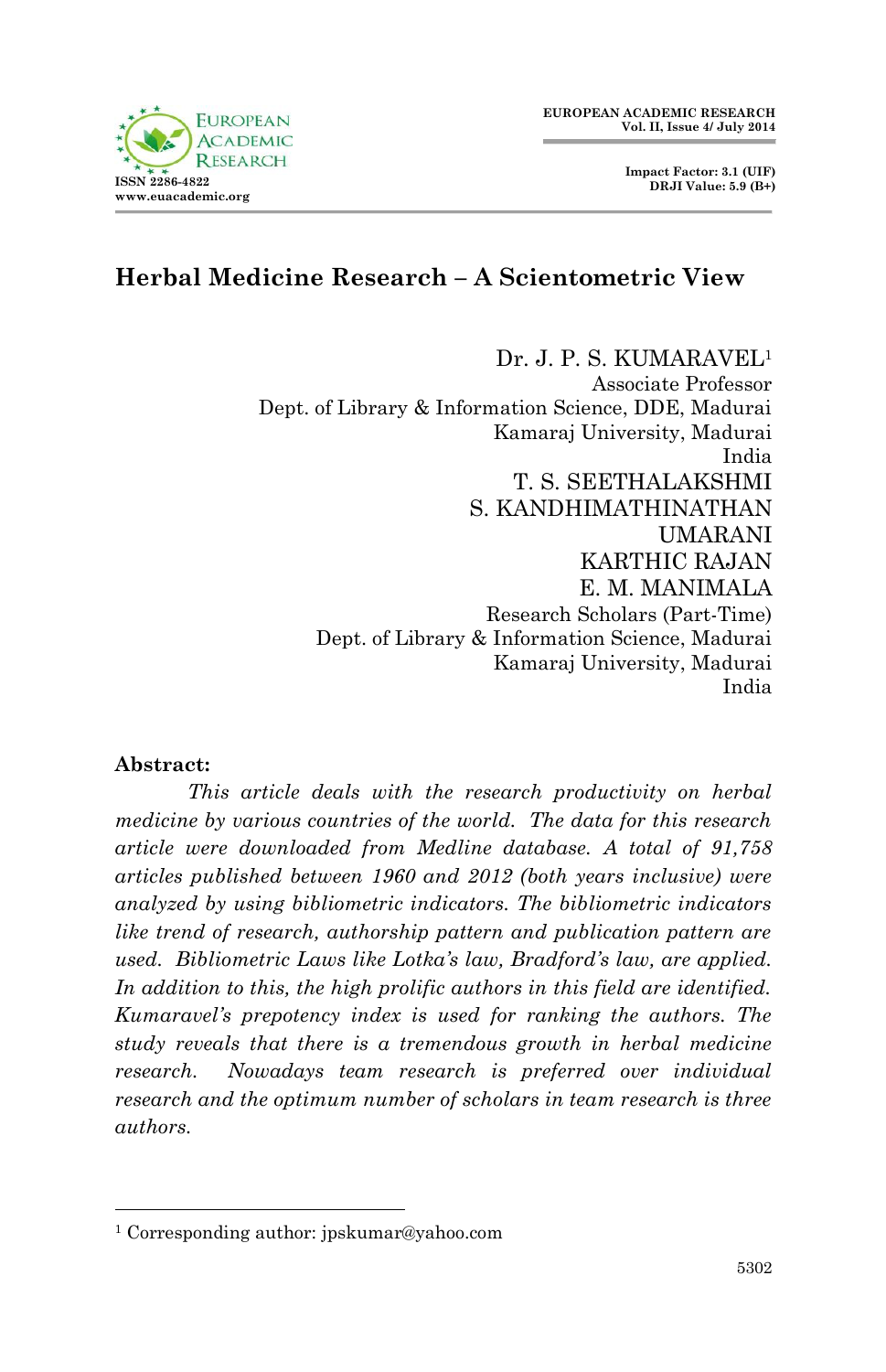**Key words:** Bibliometric Analysis, herbal medicine, Authorship pattern, weightage share system, Kumaravel's prepotency index.

### **Introduction:**

"Publish or Perish" was the mantra of all the academicians and it has now become "Publish and Flourish". The more is the number of publication of research articles by a scholar, the more will be his/her credit in the academic arena. Due to this tremendous growth in the publication of research articles it is essential to measure the various aspects of published literature. Bibliometrics is a tool to measure the published literature to analyse the quality as well as quantity of research literature. This investigation using bibliometric analysis to measure the herbal medicine research helps to understand the trend of research in this discipline thereby enabling the scholars in Herbal Medicine to update their knowledge and to improve their research.

Herbal medicine is the earliest scientific tradition in medical practice, and it remains an important part of medicine to this day - in a line descending directly from those distant beginnings. The early physicians stumbled upon herbal substances of real power, without understanding the manner of their working. Plants had been used for medicinal purposes long before recorded history. Ancient Chinese and Egyptian papyrus writings describe medicinal uses for plants as early as 3,000 BC. In India Herbal medicines dates back in as early as 6th century B.C when Susutra, the founding father of Indian medicine, established a tradition later enshrined in a classic text, the *Susrutasamhita*. He identified 1120 diseases, listed 760 medicinal drugs, and said that the surgeon's equipment amounts to 20 sharp instruments (including knives, scissors, saws and needles) and 101 blunt ones (such as forceps, tubes, levers, hooks and probes). Though there are allopathic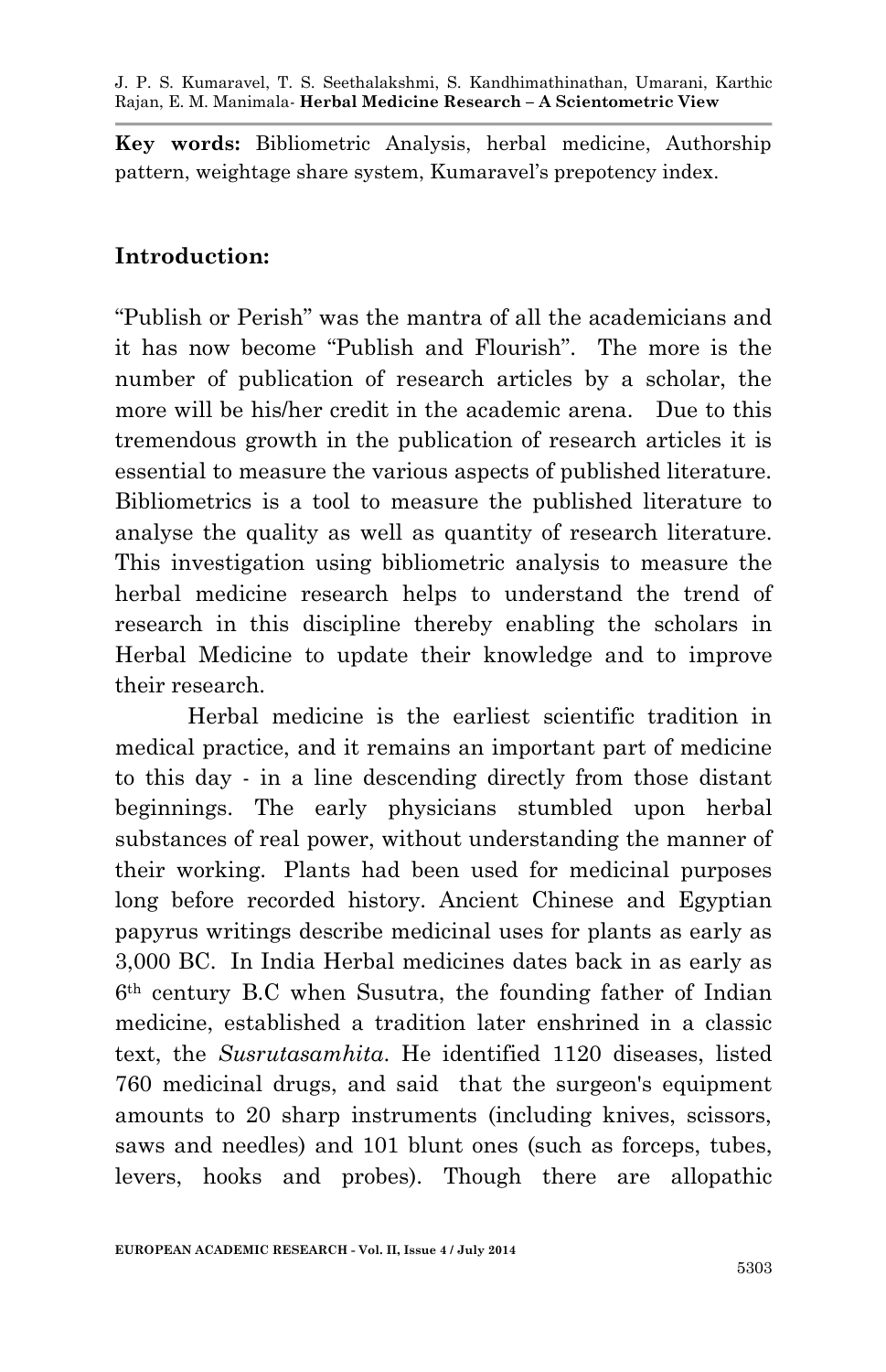medicines nowadays most people use herbal medicines to try to maintain or improve their health.

In international herbal medicine research, several practical challenges arise in making accurate risk–benefit determinations. Typically, in American pharmaceutical development, a step-wise process of drug testing occurs  $-$  a compound is isolated, tested in tissue cultures and animals, and then investigated in phase 1, 2 and 3 clinical trials. However, herbal medicines are already in widespread use, are often used in combination, and are drawn from plant sources with their own variability in species, growing conditions and biologically active constituents. They often come into use by a process of trial and error, or over centuries. Accordingly, in clinical herbal medicine research there is rarely a strong preclinical basis for dosing, and there are significant looming questions about product purity, quality, chemical stability and active constituents at the time herbal medicine trials are proposed.<sup>2</sup> . 3 Modern medicine recognizes herbalism/herbal medicine as a form of alternative medicine, as the practice of herbalism is not strictly based on evidence gathered using the scientific method. Modern medicine, does, however, make use of many plantderived compounds as the basis for evidencetested pharmaceutical drugs, and phytotherapy works to apply modern standards of effectiveness testing to herbs and medicines that are derived from natural sources. The scope of herbal medicine is sometimes extended to include fungal and bee products, as well as minerals, shells and certain animal parts. Chinese herbal medicine is part of a larger healing system called Traditional Chinese Medicine (TCM), which also includes acupuncture, massage dietary advice and exercise.

**.** 

<sup>2</sup> Ernst E. 2001/2. "Adulteration of Chinese herbal medicines with synthetic drugs: a systematic review." *J Intern Med*. 252: 107-13.

<sup>3</sup> Ernst E. 2001. "Heavy metals in traditional Chinese medicines: a systematic review." *Clin Pharmacol Ther.* 70: 497-504.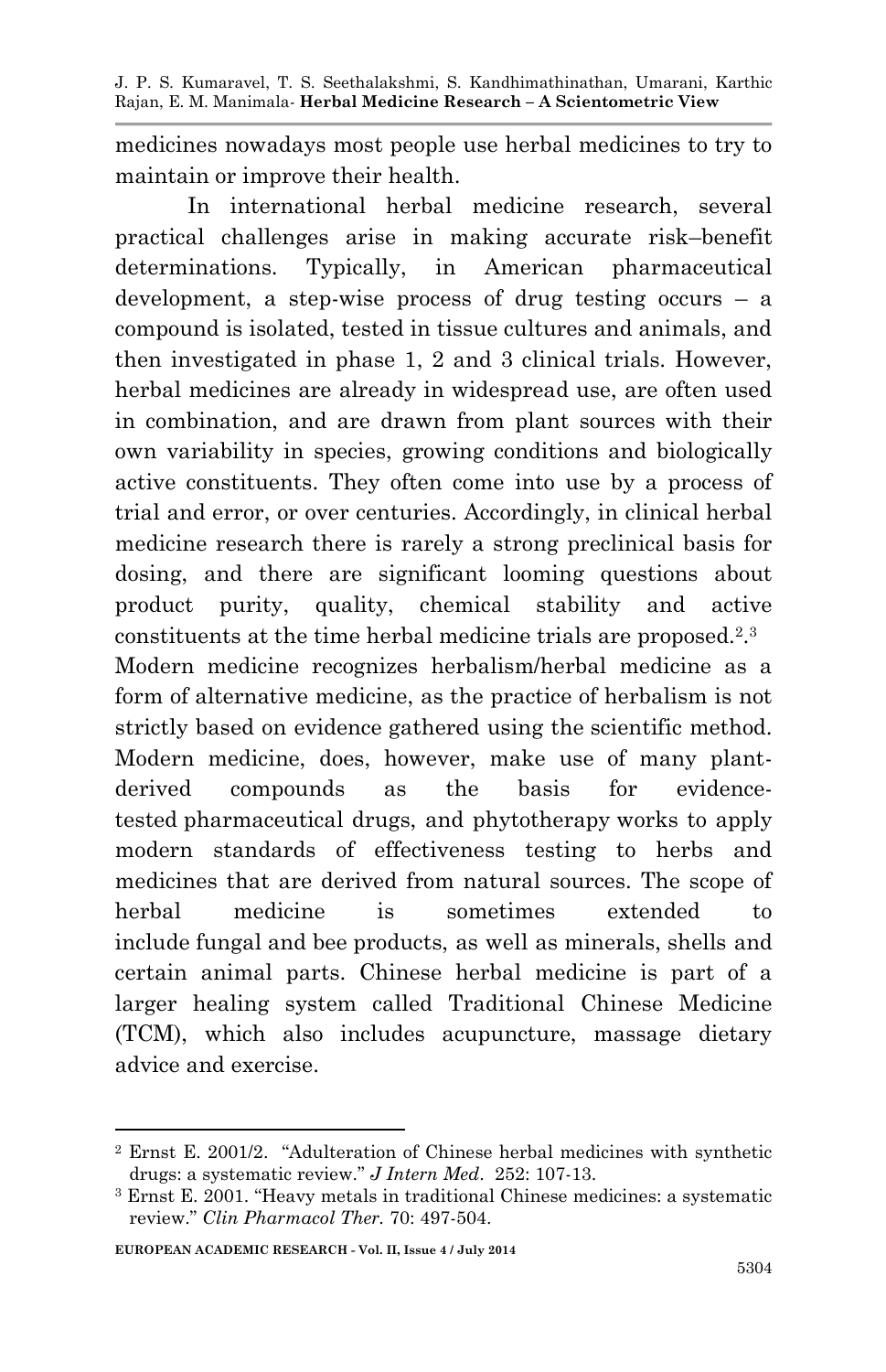### **Literature review**

Shri Ram<sup>4</sup> used data indexed in the PubMed database for the period of fifteen years (1996–2010) to study the research on Artemisia. He found that publications on this subject grew to 712 percent in 2010 as compared to 1996. China is one of the countries that has contributed a number of publications in this area. Jun-Ying. Et al<sup>5</sup> applied bibliometric analysis to investigate the quantity and citation impact of scientific papers in the field of complementary and alternative medicine (CAM). The data were collected from 19 CAM journals in the Science Citation Index Expanded (SCI-E) database during 1980---2009, and 17,002 papers are identified for analysis. The study shows that CAM papers are mostly published by North America, East Asia, and European countries, of which publications authored in East Asia are cited most. Country-wise, major contributors of CAM papers are from USA, People's Republic of China, India, England and Germany. Most of the bibliometric studies on Herbal Medicine are based on specific species of herbal plants and a very few literature is available on global herbal medicine research.

### **Methods and Discussion:**

### **Methods:**

1

A literature search in Medline database was performed to retrieve the records indexed to herbal medicine in china. For this investigation 91,758 articles were taken for the period

<sup>4</sup> Shri Ram. 2011. "Research output on Artemisia (Artemisia annua): a bibliometric study." *Annals of Library & Information Science* 58(3): 237- 248.

<sup>5</sup> Jun-Ying Fu et al. 2011. "Bibliometric analysis of complementary and alternative medicine research over three decades." *Scientometrics* 88(2): 617-626.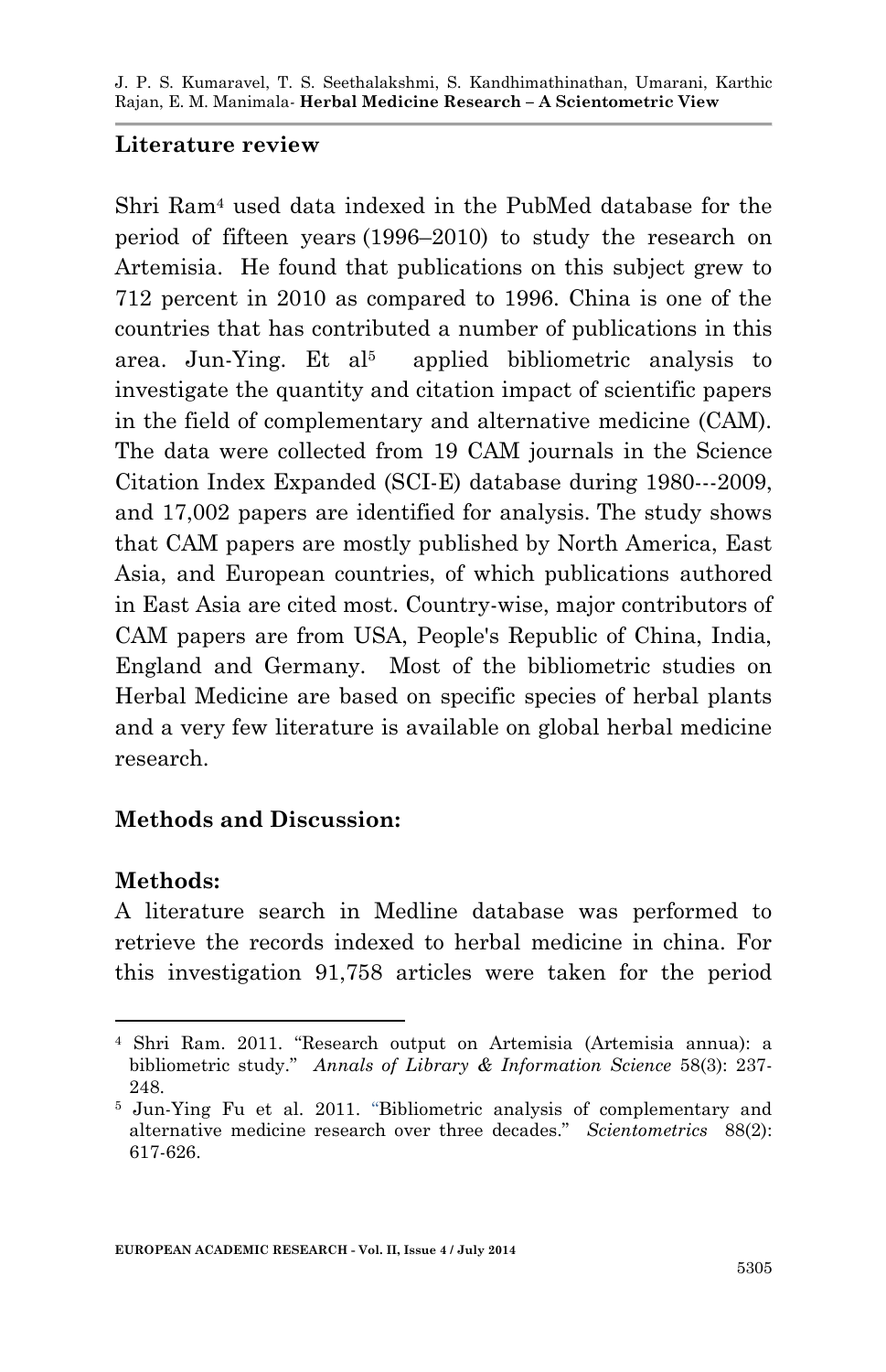1960-2012.These articles are taken to check the validity of Lotka's Law, Bradford's law of scattering, and the author productivity is measured by weightage share system and Kumaravel's prepotency Index which is supported by S.R.Ranganathan's canon of prepotency. The growth rate of research literature at global level for the period is also analyzed.

### **Discussion:**

This study deals with the scientific performance on herbal medicine in China from the period 1960-2012.(includes both years). From 1960 onwards there is a gradual increase in the research productivity and it is the maximum in the fifth decade (38,530) which contributes nearly 42% of total publications. (See table1). Based on this growth we may conclude that herbal medicine is applied to cure several diseases and people encourage herbal medicine in China. The total number of articles is divided into three zones, each with equal number of (1/3) of total articles. It is found that Bradford law is not applicable for herbal medicine in china. (Table 2) To check author productivity of publications Lotka's law is used as a measure. But the total no. of authors (Y), each producing (X) publications is not inversely proportional to some exponential function of n of X. So Lotka law is also not applicable in this study.(Table 3)

Table 4 shows the authorship pattern in 91,758 articles. Among these articles 69668 articles i.e.76% were contributed by the contribution of two to five authors. 938 articles were contributed by single authors, (1.02%). So the data shows that the researchers in the discipline of herbal medicine show more interest in doing research by team rather than individually. The shared contribution is having the maximum limit with three authors. (17299 articles i.e.18.85%)

Author productivity is a measure for ranking the authors according to their publication output. The most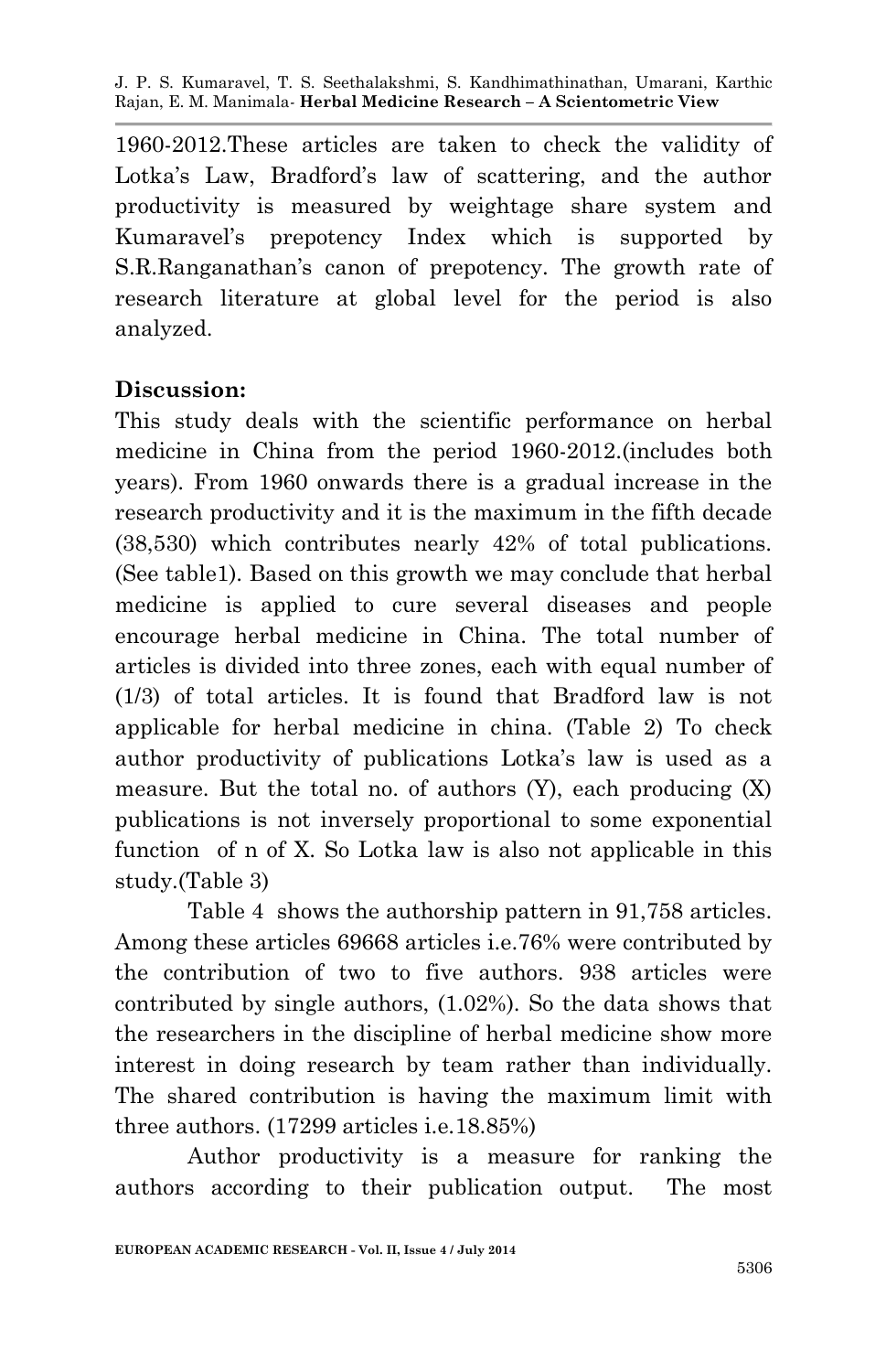common methods for ranking authors are Publication count and Equal share. In a collaborative publication it is not necessarily that all the co-authors contribute equal share in the research. In general it is presumed that the author named first might have put maximum effort. As the position of the author name moves from the first to the last position, the effort of the coauthors may decrease. There may be some authors whose name may be included just because of the aforesaid mantra "Publish or Perish". Hence Kumaravel<sup>6</sup> has suggested a new method for ranking of authors is found to be appropriate if each author may be given an ordinal value in the decreasing order according to their position. Hence the authors can be ranked on the basis of weighted share by their position in the author list

Each author named in a publication is given a value according to his/her position in the authors place and this value is termed as potency value (PV). Therefore, prime PV is accorded to the first author and then PV goes decreasing to the second, third and so on.

For example, if there are n authors for a publication, the potency value (PV) of an author in pth position ( $p \le n$ ) for that publication can be calculated as

 $PV = (n - p + 1) / n \sum$  where  $n \sum = 1 + 2 + 3 + ... n$  and  $PV \le 1$ 

The prepotency index of an author can be measured by arriving the potency value of the author. The formula for PI is PV/N where N is the total number of publications by the author.

The value of PI ranges from 0 to 1.The PI value nearer to 1 indicates the higher involvement of the author in most of his collaborative publications. The PI value nearer to zero

**.** 

<sup>6</sup> Kumaravel, J.P.S., A. Manoharan, B. Kanagavel, M. Karthi Rajan and L. Mohamed Idhris. 2012. "Dr. S. R. Ranganathan's Canon of Prepotence applied to Bibliometrics leading to a new indicator – Prepotency index (PI)." Paper presented at 8th International Conference on Webometrics, Informetrics and Scientometrics (WIS) and 13th COLLNET Meeting in Seoul. Korea, October 23-26, 2012.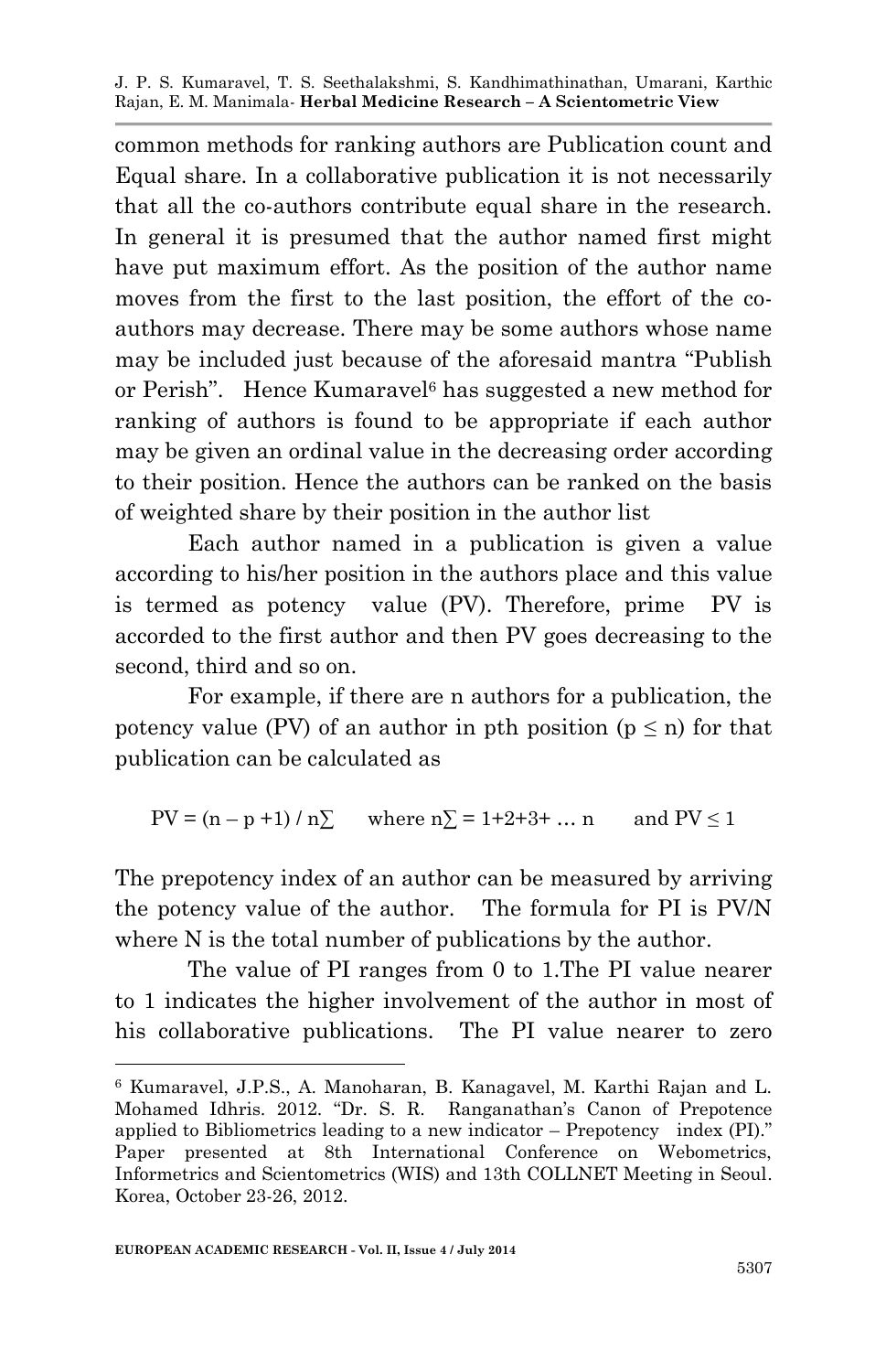indicates that the author has been involved in majority of his collaborative publications for name sake. From this index, the potential or specialisation of an author in a subject can be measured.

Author productivity and their ranking was analysed by their publication count, and their position in publications. (table 5) Based on their place in which their name is present, weightage will be given in positional share method. The authors whose names are present in the first place in an article will be given more weightage than the authors in second, third places and so on. Here 30 authors name are taken for analysis and they are ranked according to publication count positional share method. By this ranking we may observed that except four authors remaining 26 author are having same rank in both methods. Thieme, H ranks 139 with 48 publications in publication count , but holds 140th rank in weightage share. Similar changes in rankings are Kozawa, M, (129 th rank in publication count and 134 th rank in weightage share method), Chen, K (71 rank in publication count and 72 rank in weightage share), Liu ,Y (37 th rank in publication count methods and 39 th rank in weightage share system). It is also found that both publication count and weightage share methods are focusing number of articles published with slight changes. Authors who published more articles are in higher rank rather than the authors with less publications.

Table 6 analyses authors and their ranking according to publication count and and positional share method. It is found that among 30 authors some authors rank differ from publication count method and ranking based on potency. Thieme,H holds 139th rank in publication count method(48articles) , but holds 140 th rank in positional share method.(28.00 potency). Chen, J holds 23rd rank in publication count (99 articles), but holds  $24<sup>th</sup>$  rank in potency method (26.63) potency). Kozawa, M holds 129 th rank in publication count (49 articles), holds 134 rank in potency method (25.29 potency.)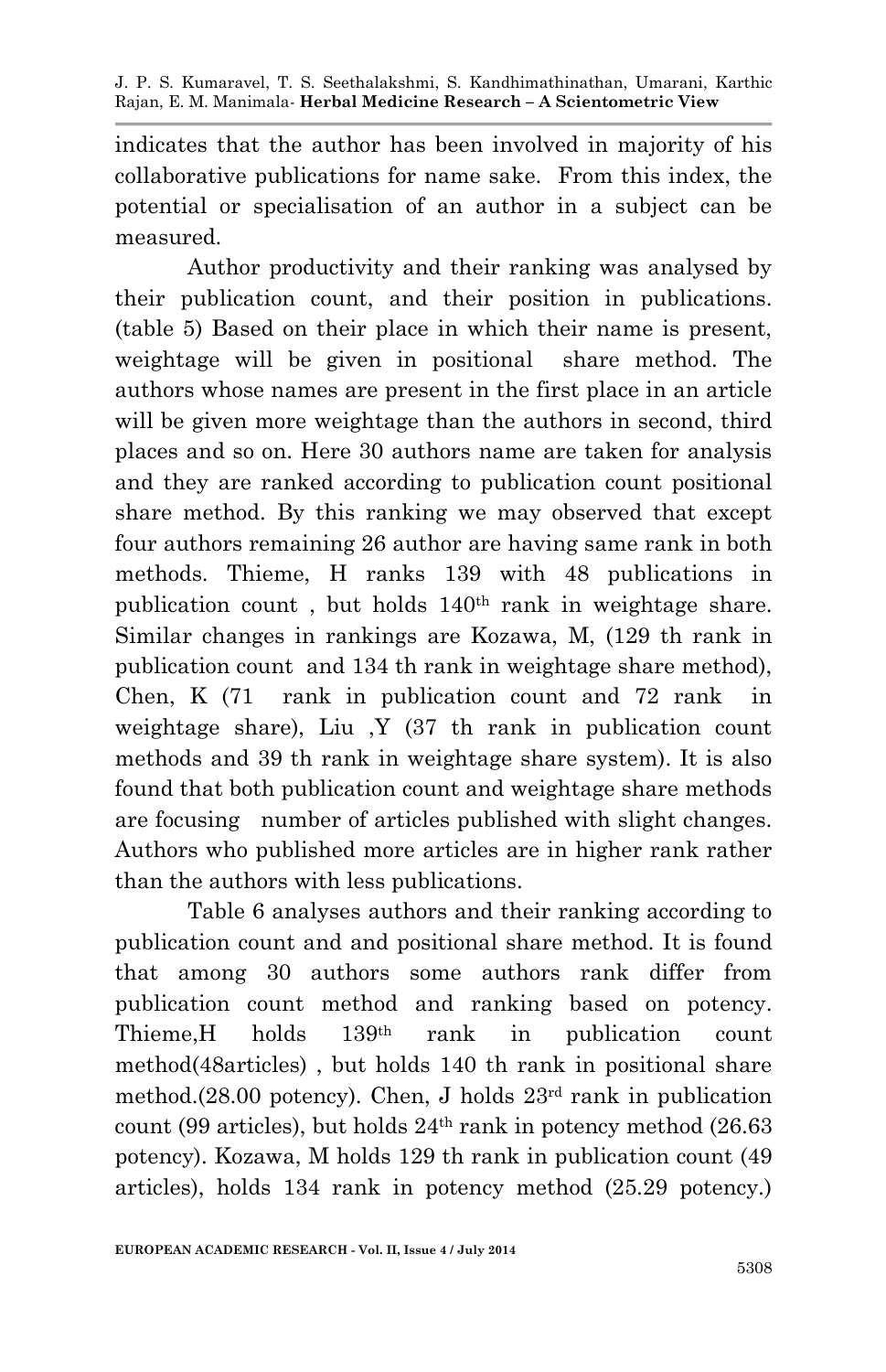Yoshikawa, M holds 24<sup>th</sup> rank in publication count (99 articles), but holds 25th position in potency method. (24.33 potency). Zhang, Wei holds 18th rank in publication count method (106 articles), but holds 19th rank in potency method (24.20 potency). It is also found that just like weightage share method both publication count and potency methods are focusing number of articles published with slight changes. Authors who published more articles are in higher rank rather than the authors with less publications.

Author productivity is anaysed and measured according to publication count, potency and prepotency index methods. (Table 7) In this analysis it is observed that the publication count method and potency are mainly focusing number of articles published. Authors who published more articles are in higher rank rather than the authors with less publications. But there is a drastic change in prepotence index and the other methods. In prepotence index method, author who is having more publications has less potency value but the author with less publications has greater value. For example Thieme, H has high prepotence index value i.e 0.58 with less publications (48) while compare with Li, W who has less prepotence index value i.e 0.31 with more publications. (63) So we may say that Kumaravel's prepotency index method again proved that it measures an author in terms of quality rather than his quantity in the case of herbal medicine research area. The ranked list of author's undergone drastic changes if arranged based on potency Index value.

By analyzing the research literature in the discipline worldwide for the period 1960-2012 ,(Table 8) we may find that China holds the first position by publishing 20,929 articles (i.e. 22.81% ) of the total articles. Next to chine USA and UK holds the second and third position by publishing 19,175 articles (i.e.20.90%) and 12,143 articles (i.e.13.23%) respectively. Some developing countries like Bosnia, Guatemala, New Guinea, Hong Kong and Cameroon is in the last position.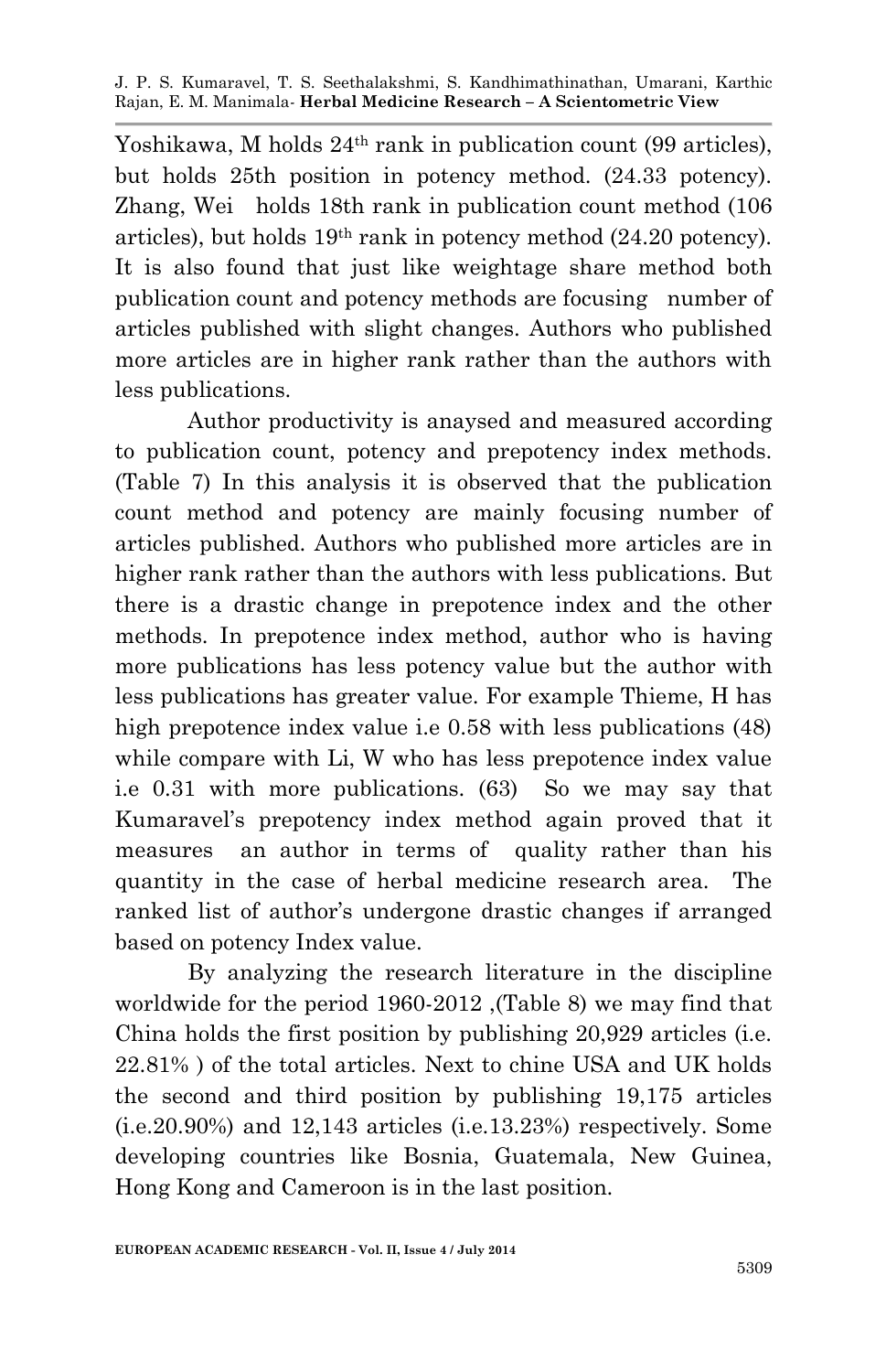Table 9 shows the country wise distribution of research articles in herbal medicine. It also shows the authorship trend in research in each and every country (103 countries) and its optimum value. By analyzing the data it is found that among the 103 countries more than 45 countries are showing interest in solo research and nearly 55 countries are showing interest in team work rather than solo research**.** 

The roots of Indian medicine were set forth in the sacred writings called the *Vedas*, which date back as far as the 2nd century BC. The Indian system of medicine was called the Ayurveda. The Indian *materia medica*, or list of herbs used as medicines, was quite extensive. As early as 800 BC one Indian writer knew 500 medicinal plants and another knew 760—all indigenous plants of India. Even though Indian herbalism or Ayurveda is still practiced today, and many authentic, traditional formulations are available outside of India, it holds the 11th position in the ranking with 1261 publications. The researchers in India are also interested in team research rather than solo research. Because out of 1261 articles maximum publications i.e. 27.36% is contributed by three authors. The reason may be due to the language of publication or Indians may not show interest in publishing their research work in foreign databases like Scopus/ web of science etc.

Table 10 focuses on the top 25 countries in solo research based on their publication count. By analyzing the data it reveals that there is a contradiction among the total publication count and solo research. For example U.S. published 19175 articles but the optimum range in solo research is 16.94%. But Finland published only 29 articles but the optimum range in solo research is 68.97% and the researchers show interest in team research with maximum of three members. This statement has been proved in the case of Norway (40.15%) (132 articles), South Africa (42.71%) (96 articles) etc.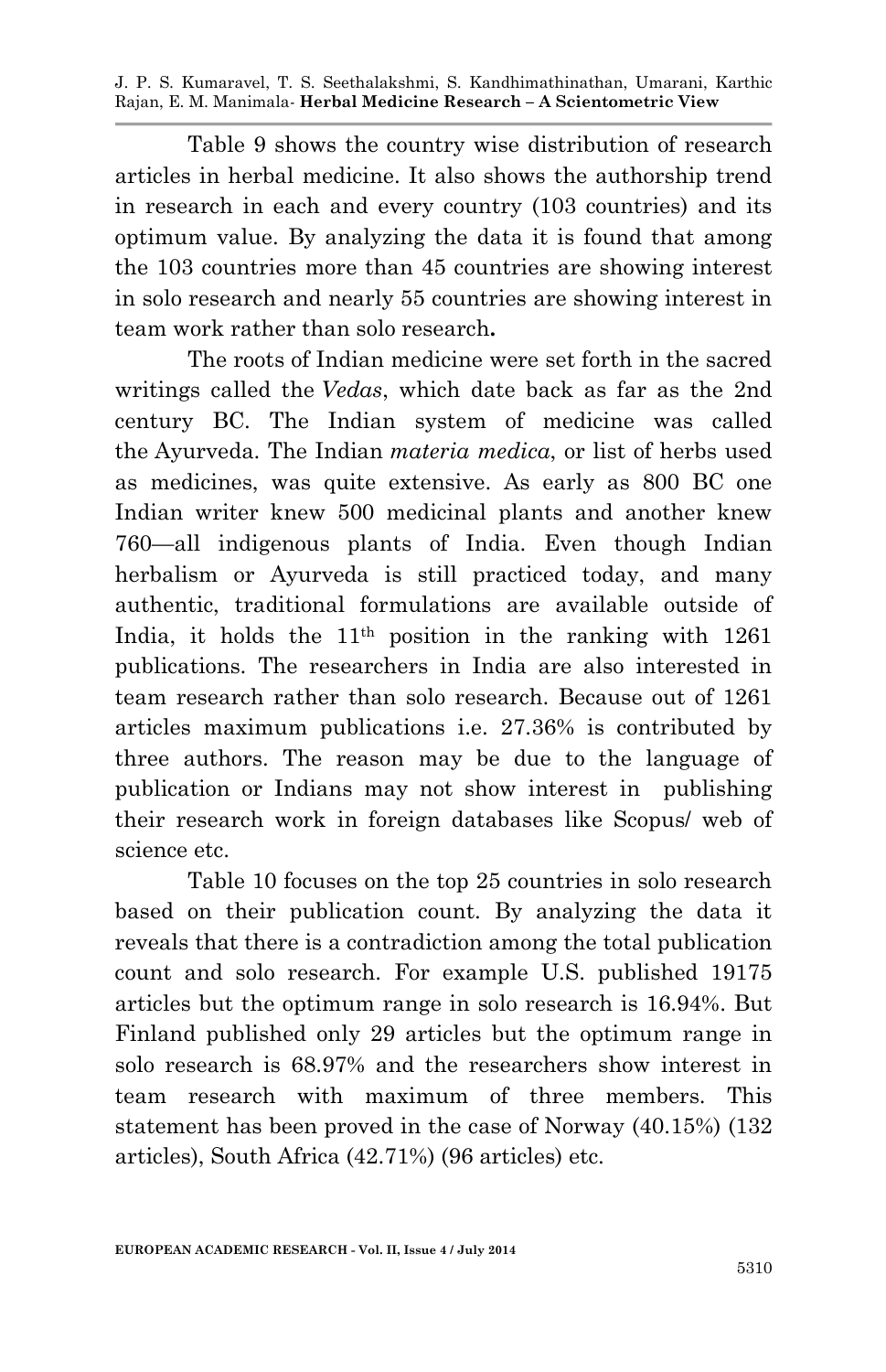## **Conclusion:**

While we analyze the research literature and its growth we may conclude that today the research trend is depends on author productivity and their involvement in combined research. While considering the shared authorship pattern we need to find out the ranking of authors based on several techniques and measures. In this aspect Kumaravel's Prepotency Index is a remarkable index to giving weightage to authors who involved in collaborative research. Even though the findings of the study do not justify Bradfords and Lotka's laws, the reason may be the growth of new journals in all subjects.

Although approximately 80 percent of people today depend upon herbal medication as a component of their primary health. According to the world Health organisation, there is still great concern about the safety and efficacy of herbal use.<sup>7</sup> While herbal medicine can potentially contribute to the advancement of healthcare, many major challenges must be overcome prior to the successful integration of herbal remedies into mainstream medicine. One of the major barriers is the current lack of accurate translations and interpretations of Chinese herbal texts and research by Western scientists. Indeed, for the incorporation of safe and effective herbs into the medical system to become a reality, more researchers and doctors need to be trained in both modern medicine and herbal compendium that has been accumulated since ancient times.

both individualizing (the basis of TCM) and standardizing (the basis of modern pharmacology) treatment with herbs must be settled. Once these issues are resolved, the prospect exists for widespread use of herbal medicine as a safe, effective, and affordable form of healthcare.

<sup>1</sup> <sup>7</sup> Herbal Medicine. University of Maryland Medical Centre. http://www.umm.edu/altmed/articles/herbal-medicine-000351.htm#ixzz1i9ZzqMkX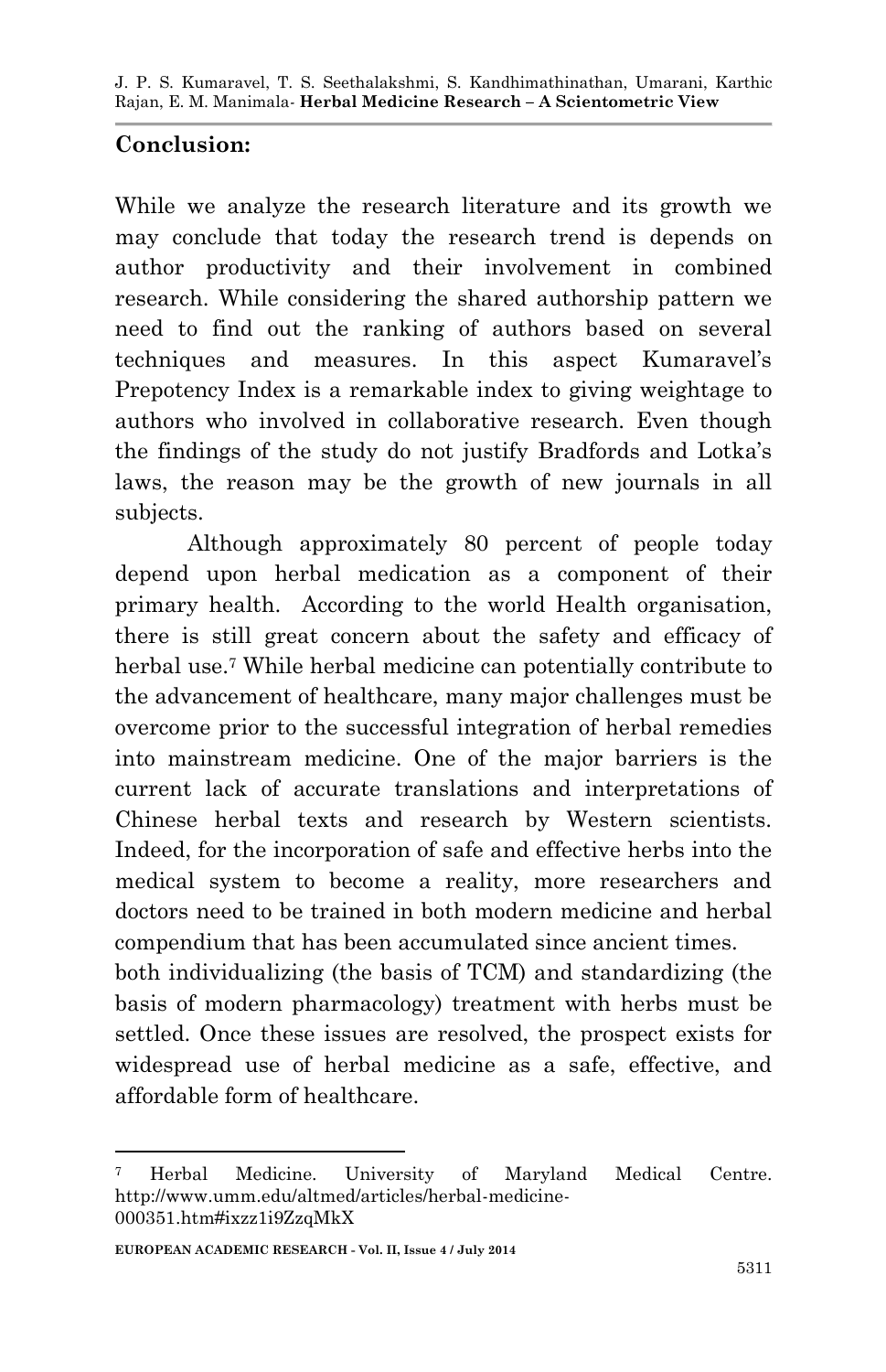| Decade         | Year    | No. of Articles Average No of |                 |
|----------------|---------|-------------------------------|-----------------|
|                |         | published                     | papers per year |
|                | 1960-69 | 4831                          | 483.1           |
| $_{\text{II}}$ | 1970-79 | 6497                          | 649.7           |
| Ш              | 1980-89 | 9382                          | 938.2           |
| IV             | 1990-99 | 18513                         | 1851.3          |
| $\overline{V}$ | 2000-09 | 38530                         | 3853            |
| $2010 - 12$    | 2010-12 | 14005                         | 4668.3          |
| Total          |         | 91758                         |                 |

### **Table 1: Decadewise Growth of research trend in herbal medicine(1960-2012)**

#### **Table2: Validation of Bradford's law:**

| Zones No of Journals | No of Publications |
|----------------------|--------------------|
|                      | 30191              |
| 193                  | 30572              |
|                      | 30996              |

#### **Table 3: Validation of Lotka's law:**

| <b>No of Papers</b> | <b>No of Authors</b> | $X^n*Y = K$ |
|---------------------|----------------------|-------------|
| (X)                 | (Y)                  | $(n = 1.6)$ |
| 1 Paper             | 78458                | 78458       |
| 2 Papers            | 40205                | 121878.77   |
| 3 Papers            | 12411                | 71978.17    |
| 4 Papers            | 6908                 | 63481.67    |
| 5 Papers            | 3754                 | 49299.93    |
| 6 Papers            | 2502                 | 43987.5     |
| 7 Papers            | 1708                 | 38427.73    |
| 8 Papers            | 1138                 | 31701.97    |
| 9 Papers            | 901                  | 30304.9     |
| 10 Papers           | 625                  | 24881.7     |
| 11 Papers           | 533                  | 24714.71    |
| 12 Papers           | 406                  | 21637.95    |
| 13 Papers           | 336                  | 20353.95    |
| 14 Papers           | 259                  | 17664.63    |
| 15 Papers           | 215                  | 16375.12    |
| 16 Papers           | 202                  | 17058.6     |
| 17 Papers           | 155                  | 14422.81    |
| 18 Papers           | 139                  | 14172.64    |
| 19 Papers           | 104                  | 11562.16    |
| 20 Papers           | 101                  | 12189.04    |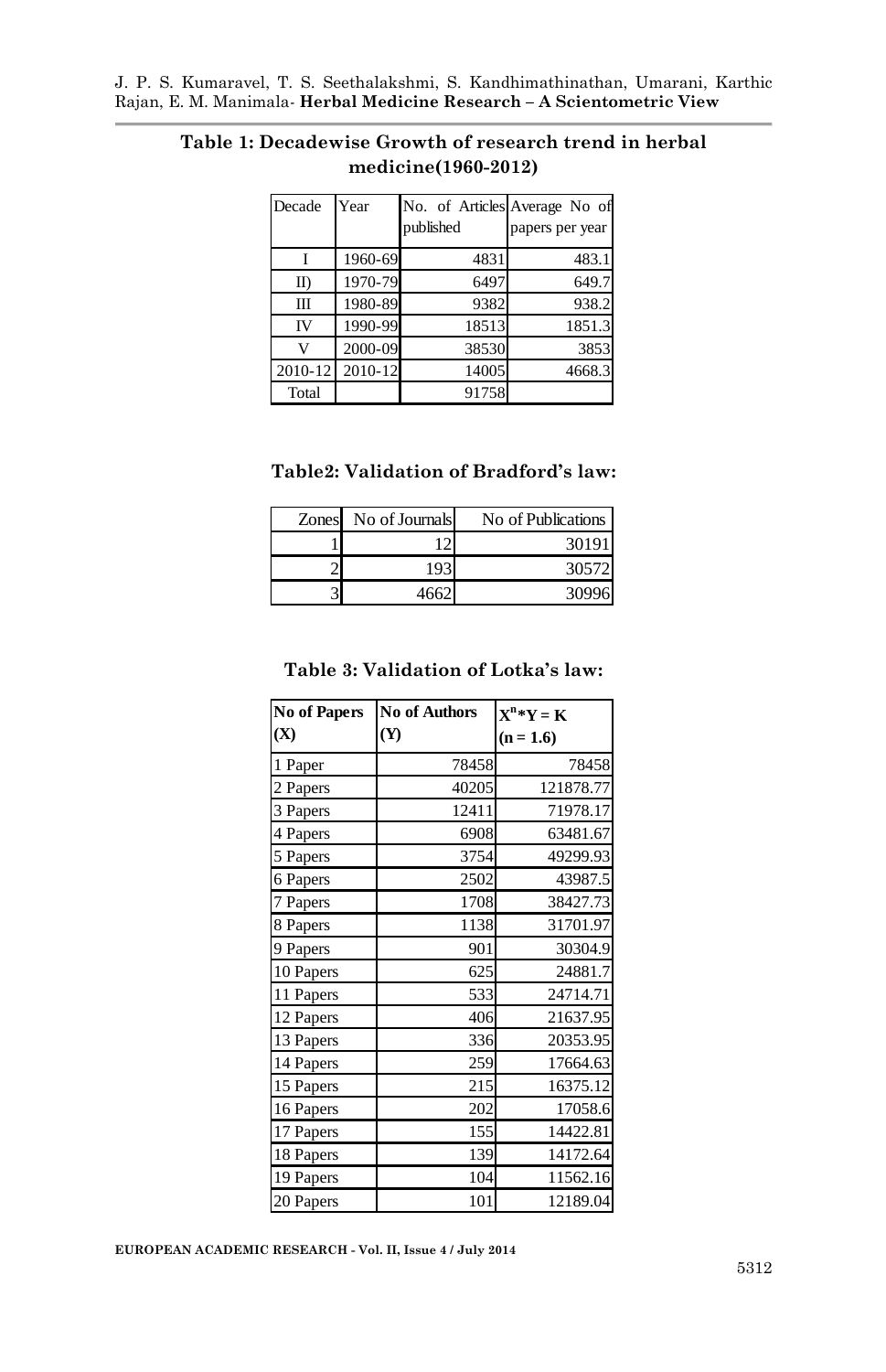| <b>Authors</b>          | Count          | Percent        |  |
|-------------------------|----------------|----------------|--|
| Anon                    | 938            | 1.02           |  |
| $\mathbf 1$             | 13669          | 14.9           |  |
| $\overline{2}$          | 14225          | 15.5           |  |
| $\overline{\mathbf{3}}$ | 17299          | 18.85          |  |
| $\overline{4}$          | 13381          | 14.58          |  |
| $\overline{5}$          | 11164          | 12.17          |  |
| 6                       | 8299           | 9.04           |  |
| 7                       | 5059           | 5.51           |  |
| $\overline{8}$          | 3140           | 3.42           |  |
| 9                       | 1831           |                |  |
| 10                      | 1240           | 1.35           |  |
| $\overline{11}$         | 591            | 0.64           |  |
| $\overline{12}$         | 369            | 0.4            |  |
| 13                      | 229            | 0.25           |  |
| 14                      | 120            | 0.13           |  |
| 15                      | 62             | 0.07           |  |
| 16                      | 53             | 0.06           |  |
| 17                      | 30             | 0.03           |  |
| 18                      | 19             | 0.02           |  |
| 19                      | 11             | 0.01           |  |
| 20                      | 9              | 0.01           |  |
| $\overline{21}$         | $\overline{c}$ | 0              |  |
| 22                      | 6              | 0.01           |  |
| 23                      | $\mathbf{1}$   | $\overline{0}$ |  |
| 24                      | $\overline{c}$ | $\overline{0}$ |  |
| 25                      | $\mathbf{1}$   | $\overline{0}$ |  |
| 26                      | $\mathbf{1}$   | $\overline{0}$ |  |
| 27                      | $\mathbf 1$    | $\overline{0}$ |  |
| 28                      | 4              | $\overline{0}$ |  |
| 43                      | $\mathbf 1$    | $\overline{0}$ |  |
| 82                      | 1              | $\overline{0}$ |  |
|                         | 91758          |                |  |

#### **Table 4: Authorship Pattern**

ä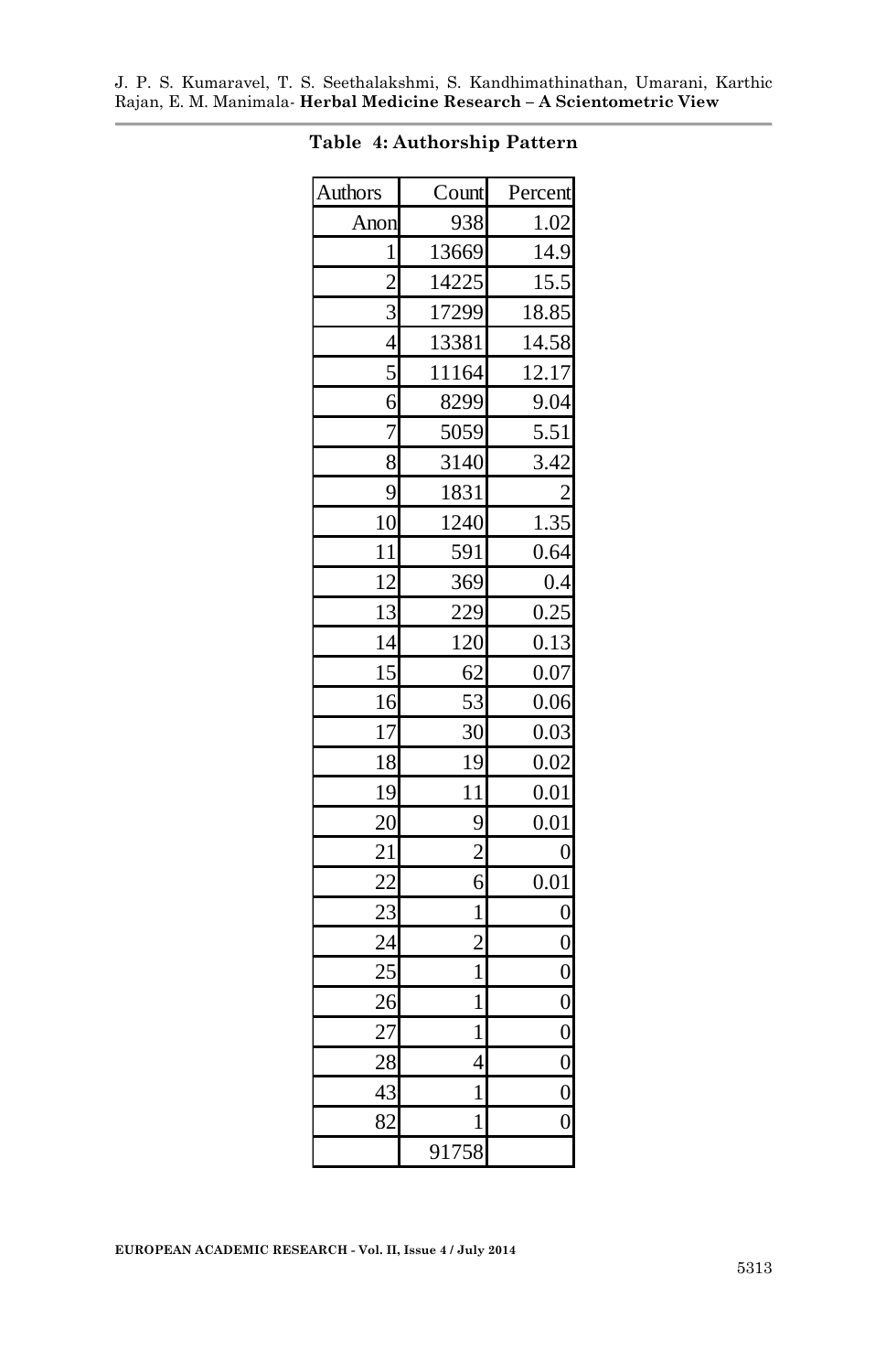#### **Table 5 Author Productivity – Ranking of Authors – According to Publication count and equal share method**

| Author       | Count    | Rank                 | Positional share | Rank According    |
|--------------|----------|----------------------|------------------|-------------------|
|              |          | According to         |                  | to weighted Share |
|              |          | Publication<br>Count |                  |                   |
|              |          |                      |                  |                   |
| Zhang, Y     | 179      | $\mathbf{1}$         | 52.67            | $\mathbf{1}$      |
| Li, X        | 154      | $\overline{2}$       | 45.96            | $\overline{2}$    |
| Wang, Y      | 150      | $\overline{3}$       | 45.42            | $\overline{3}$    |
| Li, J        | 150      | $\overline{4}$       | 43.64            | $\overline{4}$    |
| Zhang, H     | 122      | $\boldsymbol{9}$     | 42.74            | $5\,$             |
| Wang, X      | 130      | 8                    | 40.09            | 6                 |
| Chen, Y      | 119      | 10                   | 37.53            | $\overline{7}$    |
| Li, Y        | 136      | $\overline{7}$       | 36.21            | 8                 |
| Wagner, H    | 91       | $32\,$               | 35.02            | $\overline{9}$    |
| Li, Z        | 104      | $20\,$               | 33.73            | 10                |
| Matsuda, H   | 149      | 5                    | 31.54            | 11                |
| Yamahara, J  | 137      | $6\phantom{.}$       | 31.39            | $12\,$            |
| Wang, J      | 110      | $15\,$               | $30.35\,$        | 13                |
| Liu, X       | 102      | $\bf 22$             | 29.53            | $14\,$            |
| Cordell, G A | 99       | 23                   | 27.95            | 15                |
| Thieme, H    | 48       | 139                  | 27.67            | 16                |
| Wang, Wei    | 114      | $13\,$               | 27.23            | $17\,$            |
| Chen, J      | 99       | $\bf{24}$            | 27.19            | 18                |
| Kozawa, M    | $\rm 49$ | 129                  | 26.97            | 19                |
| Li, L        | 89       | 34                   | 26.56            | $\overline{20}$   |
| Wang, Z      | 92       | 31                   | 25.52            | $\overline{21}$   |
| Zhang, Li    | 117      | 12                   | 25.46            | $\bf{22}$         |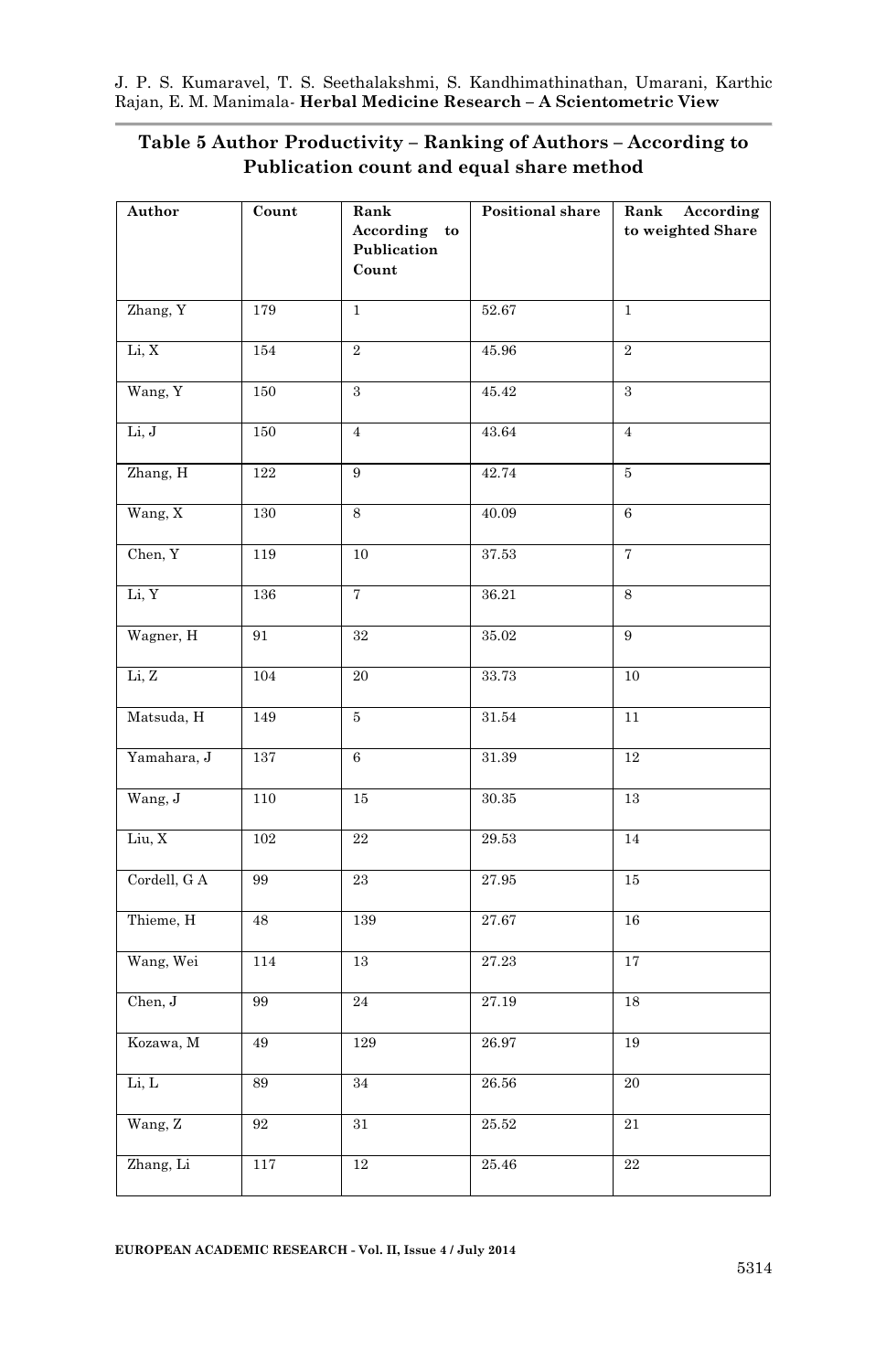|  |  |  |  | J. P. S. Kumaravel, T. S. Seethalakshmi, S. Kandhimathinathan, Umarani, Karthic |  |
|--|--|--|--|---------------------------------------------------------------------------------|--|
|  |  |  |  | Rajan, E. M. Manimala- Herbal Medicine Research - A Scientometric View          |  |

| Liu, J                      | 106 | 17 | $25.35\,$ | 23 |
|-----------------------------|-----|----|-----------|----|
| Chen, X                     | 93  | 29 | 25.31     | 24 |
| Farnsworth, N<br>$_{\rm R}$ | 87  | 36 | 24.74     | 25 |
| Tanaka, T                   | 94  | 28 | 24.58     | 26 |
| Zhang, J                    | 91  | 33 | 23.88     | 27 |
| Li, Ping                    | 118 | 11 | 23.78     | 28 |
| Chen, K                     | 62  | 71 | 23.63     | 29 |
| Liu, Y                      | 82  | 37 | 23.60     | 30 |

| Table 6 Author Productivity – Ranking of Authors – According to |  |  |
|-----------------------------------------------------------------|--|--|
| Publication count and positional share method                   |  |  |

| Author     | Count            | <b>Rank According</b>   | Positional share | Rank           |  |
|------------|------------------|-------------------------|------------------|----------------|--|
|            |                  | to Publication Count    |                  |                |  |
| Zhang, Y   | 179              | $\mathbf{1}$            | 52.77            | $\mathbf{1}$   |  |
| Li, J      | 150              | 3                       | 44.93            | $\overline{2}$ |  |
| Wang, Y    | 150              | 44.71<br>$\overline{4}$ |                  | $\mathbf{a}$   |  |
| Li, X      | 154              | $\overline{2}$          | 43.10            | $\overline{4}$ |  |
| Zhang, H   | 122              | 9                       | 42.75            | $\overline{5}$ |  |
| Wang, X    | 130              | 8                       | 37.99            | 6              |  |
| Chen, Y    | 119              | 10                      | $37.09\,$        | $\overline{7}$ |  |
| Wagner, H  | 91               | $32\,$                  | 35.93            | 8              |  |
| Matsuda, H | 149              | 5                       | $35.58\,$        | 9              |  |
| Li, Y      | 136              | $\overline{7}$          | 35.26            | 10             |  |
| Li, Z      | $\overline{104}$ | 20                      | $31.56\,$        | 11             |  |
| Wang, J    | 110              | 15                      | 30.27            | 12             |  |
| Li, L      | 89               | 34                      | 29.70            | $13\,$         |  |

**EUROPEAN ACADEMIC RESEARCH - Vol. II, Issue 4 / July 2014**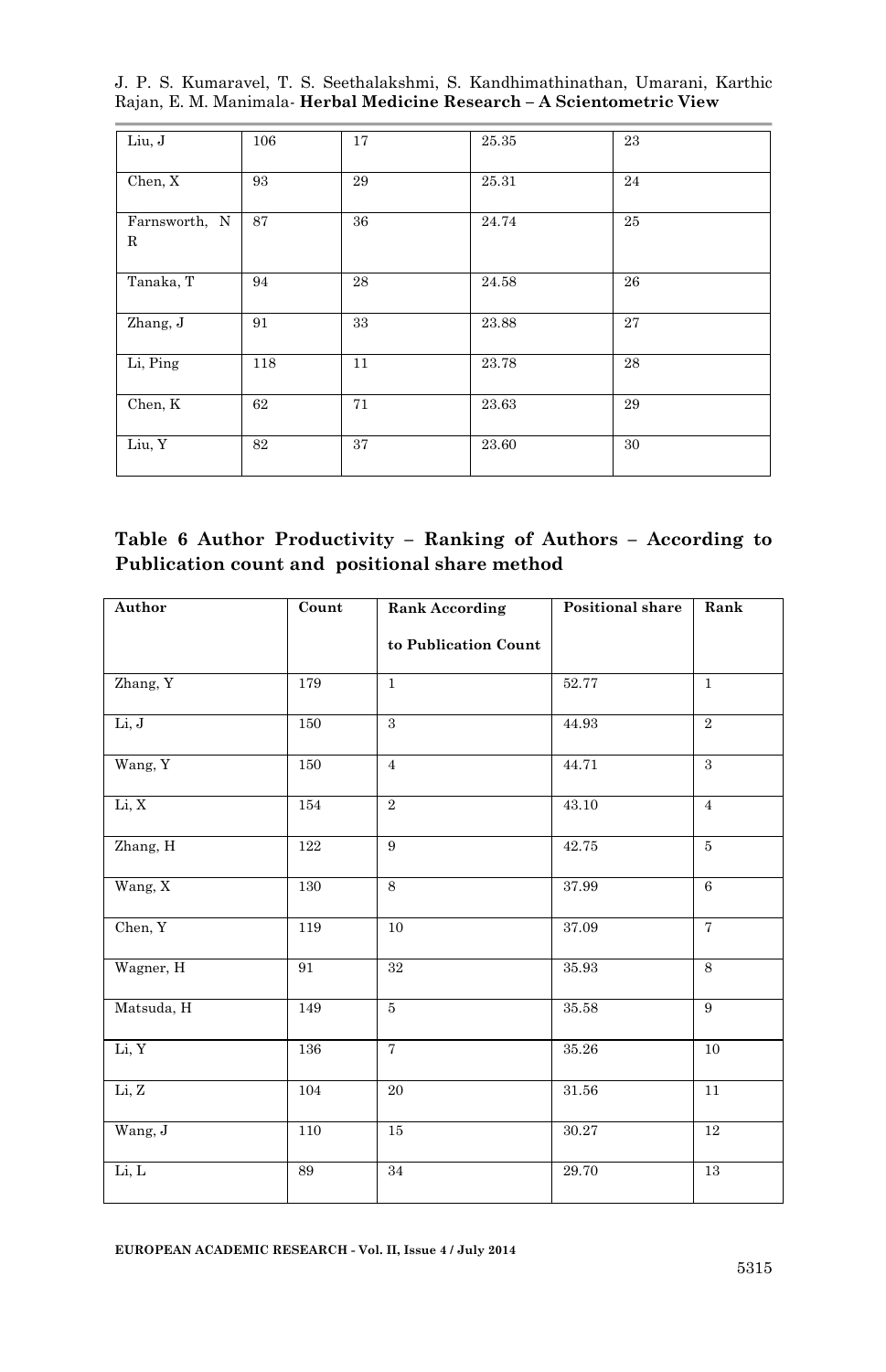| Wang, Wei      | 114       | 13        | 28.40     | 14              |
|----------------|-----------|-----------|-----------|-----------------|
| Thieme, H      | 48        | 139       | 28.00     | 15              |
| Yokozawa, T    | 80        | 42        | 27.53     | 16              |
| Yamahara, J    | 137       | 6         | 27.13     | 17              |
| Liu, X         | 102       | $\bf{22}$ | 27.09     | 18              |
| Liu, J         | 106       | 17        | 26.84     | 19              |
| Chen, J        | 99        | 23        | 26.63     | $20\,$          |
| Chen, X        | 93        | 29        | 25.96     | 21              |
| Zhang, Li      | 117       | 12        | 25.49     | 22              |
| Wang, Z        | 92        | 31        | 25.38     | $\bf 23$        |
| Zhang, J       | 91        | 33        | $25.35\,$ | $\bf{24}$       |
| Kozawa, M      | 49        | 129       | 25.29     | $\bf 25$        |
| Zhang, Z       | 76        | 45        | 24.83     | 26              |
| Yoshikawa, M   | 99        | 24        | 24.33     | 27              |
| Zhang, Wei     | 106<br>18 |           | 24.20     | $\overline{28}$ |
| Farnsworth, NR | 87        | 36        | 24.15     | $\bf 29$        |
| Zhang, L       | 95        | 27        | 23.85     | 30              |

J. P. S. Kumaravel, T. S. Seethalakshmi, S. Kandhimathinathan, Umarani, Karthic Rajan, E. M. Manimala*-* **Herbal Medicine Research – A Scientometric View**

### **Table 7 Author Productivity – Ranking of Authors – According to Publication count and prepotence index**

| Author    | Count | Rank<br>According<br>to<br>Publication<br>Count | Positional<br>share | Rank | Prepotence<br>Index |
|-----------|-------|-------------------------------------------------|---------------------|------|---------------------|
| Thieme, H | 48    | 139                                             | 28.00               | 15   | 0.58                |
| Ernst, E  | 44    | 173                                             | 23.70               | 32   | 0.54                |
| Kozawa, M | 49    | 129                                             | 25.29               | 25   | 0.52                |
| Takagi, K | 41    | 198                                             | 19.29               | 51   | 0.47                |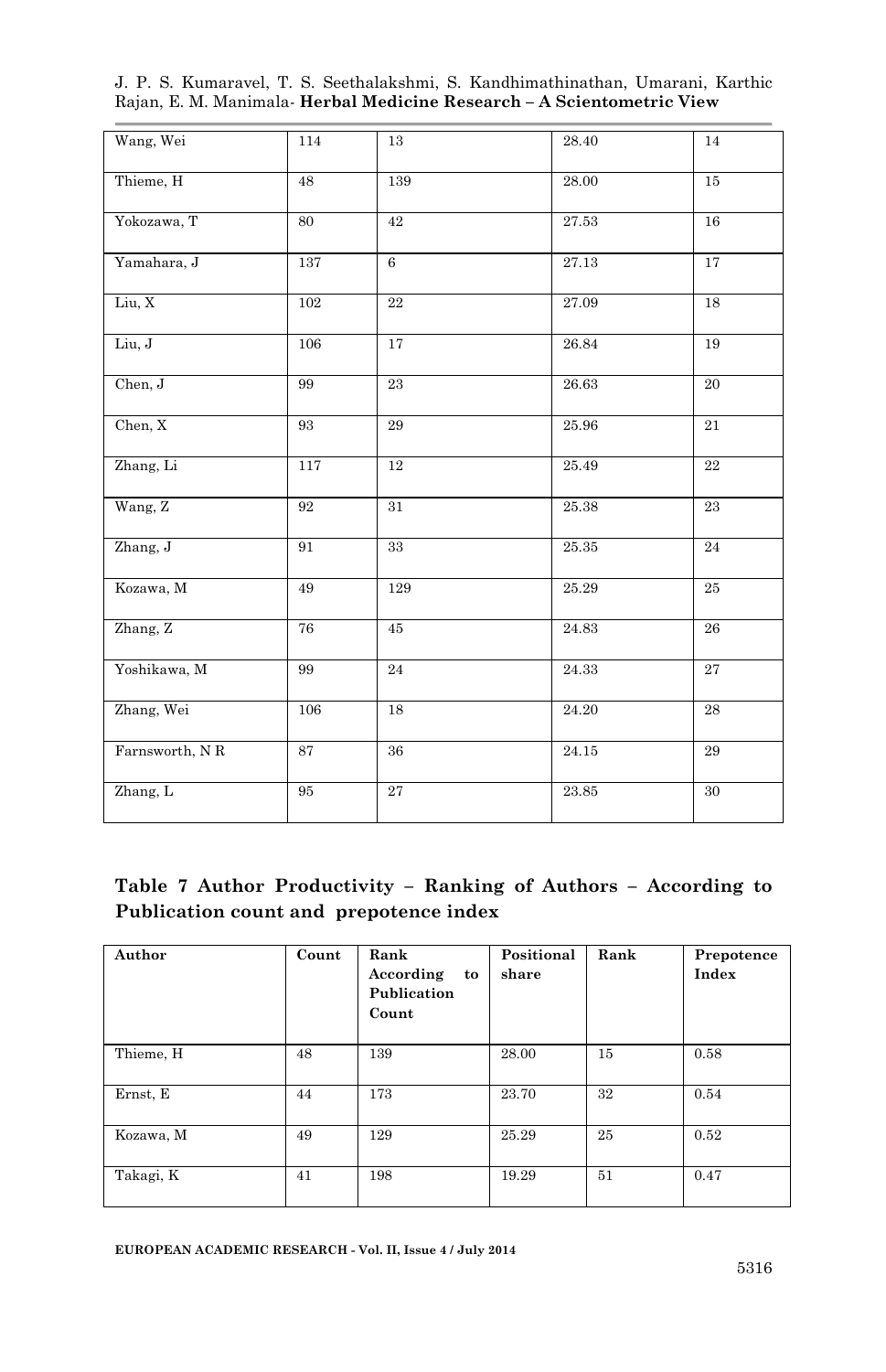| Singh, A         | 45      | 165     | 20.56                | 45          | 0.46       |
|------------------|---------|---------|----------------------|-------------|------------|
| Wagner, H        | 91      | $32\,$  | 35.93                | 8           | 0.39       |
| Suzuki, M        | 41      | 199     | 15.94                | 77          | 0.39       |
| Chen, K          | $62\,$  | 71      | $23.30\,$            | $35\,$      | 0.38       |
| Hikino, H        | 44      | $174\,$ | 16.24                | 74          | 0.37       |
| Zhang, M         | 48      | 140     | 17.41                | 63          | $0.36\,$   |
| Kimura, Y        | $55\,$  | 90      | 19.87                | 47          | 0.36       |
| Li, M            | 54      | 96      | $19.32\,$            | $50\,$      | $0.36\,$   |
| Wang, S          | 66      | 58      | $\bf 23.58$          | $33\,$      | 0.36       |
| Zhang, H         | $122\,$ | 9       | 42.75                | 5           | $\rm 0.35$ |
| Yokozawa, T      | 80      | $42\,$  | $27.53\,$            | $16\,$      | 0.34       |
| Manez, S         | $42\,$  | 190     | $14.38\,$            | 92          | $\rm 0.34$ |
| Phillipson, J D  | 49      | 130     | 16.74                | 68          | 0.34       |
| Li, L            | 89      | 34      | 29.70                | $13\,$      | 0.33       |
| Chen, L          | 50      | 121     | 16.58                | $70\,$      | 0.33       |
| Wang, Q          | $54\,$  | 97      | $17.68\,$            | $59\,$      | $\rm 0.33$ |
| Zhang, Z         | 76      | 45      | $\boldsymbol{24.83}$ | ${\bf 26}$  | 0.33       |
| Li, H            | 70      | 53      | 22.84                | 37          | 0.33       |
| Zhou, Y          | 51      | 115     | 16.53                | 71          | 0.32       |
| Lin, C C         | 51      | 116     | 16.44                | $\sqrt{72}$ | 0.32       |
| Sun, Y           | 44      | 175     | 14.11                | 95          | 0.32       |
| Amagaya, S       | 54      | 98      | $17.31\,$            | 65          | 0.32       |
| Bhattacharya, SK | 42      | 191     | 13.29                | 109         | 0.32       |
| Wang, W          | 46      | 153     | 14.47                | 90          | 0.31       |
| Chen, Y          | 119     | $10\,$  | 37.09                | 7           | $\rm 0.31$ |
| Li, W            | $63\,$  | $69\,$  | 19.62                | 48          | 0.31       |

J. P. S. Kumaravel, T. S. Seethalakshmi, S. Kandhimathinathan, Umarani, Karthic Rajan, E. M. Manimala*-* **Herbal Medicine Research – A Scientometric View**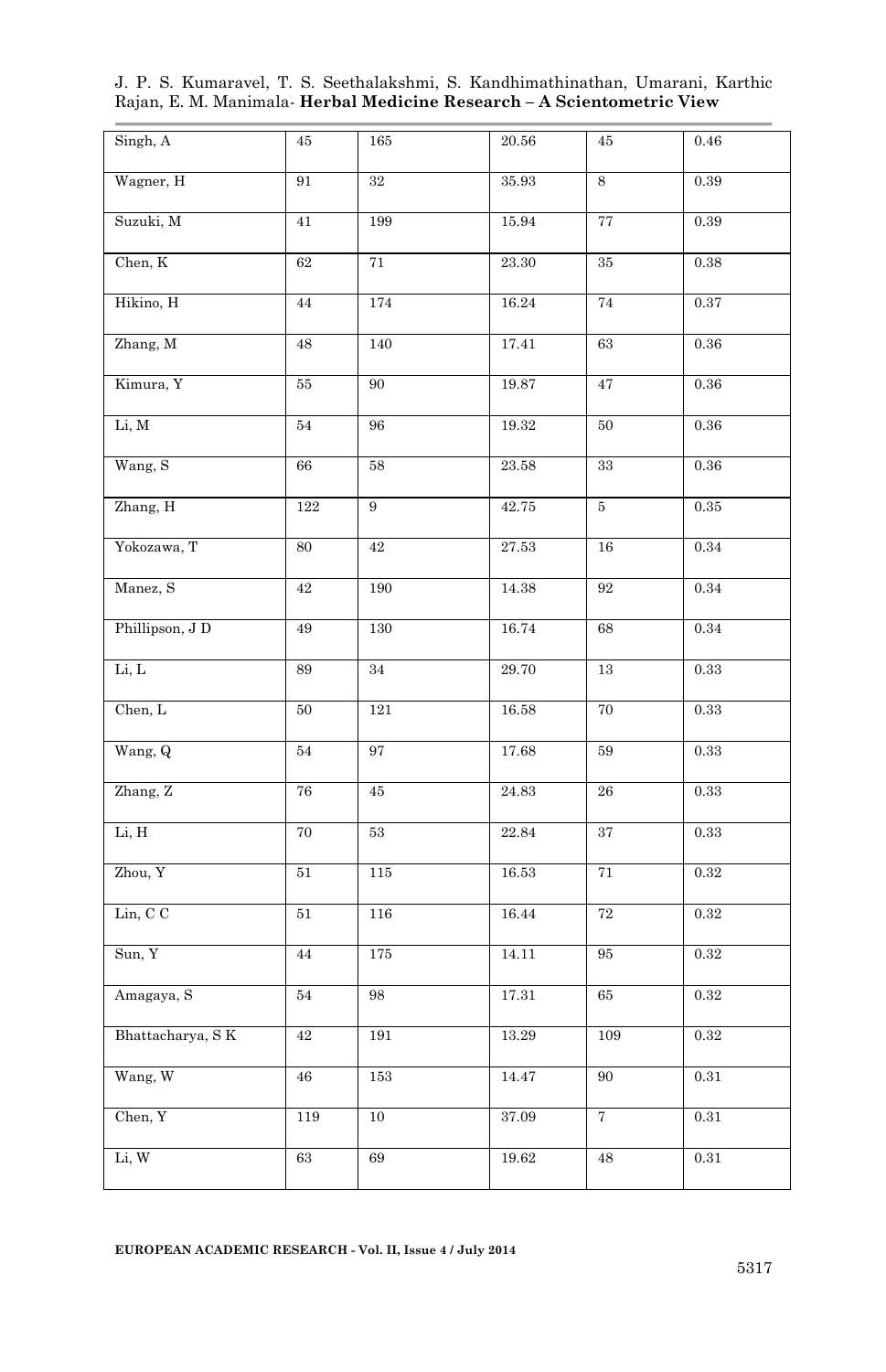|                | <b>S.No Country</b>            | <b>Publication Percent</b><br>Count |          |  |
|----------------|--------------------------------|-------------------------------------|----------|--|
| 1.             | China                          | 20929                               | 22.81    |  |
| $\overline{2}$ | <b>United States</b>           | 19175                               | 20.9     |  |
| 3.             | England                        | 12143                               | 13.23    |  |
| 4.             | Germany                        | 6260                                | 6.82     |  |
| 5.             | Netherlands                    | 5094                                | 5.55     |  |
| б.             | Japan                          | 4526                                | 4.93     |  |
| 7.             | Ireland                        | 3947                                | 4.3      |  |
| 8.             | Germany, West                  | 2853                                | 3.11     |  |
| 9.             | Switzerland                    | 2342                                | 2.55     |  |
| 10.            | <b>USSR</b>                    | 1457                                | 1.59     |  |
| 11.            | India                          | 1261                                | 1.37     |  |
| 12.            | France                         | 1009                                | 1.1      |  |
| 13.            | Italy                          | 808                                 | 0.88     |  |
| 14.            | Poland                         | 644                                 | 0.7      |  |
| 15.            | Denmark                        | 637                                 | 0.69     |  |
| 16.            |                                | 573                                 | 0.62     |  |
| 17.            | Germany, East<br>Not Available | 536                                 | 0.58     |  |
|                |                                |                                     |          |  |
| 18.            | Australia                      | 514                                 | 0.56     |  |
| 19.            | Canada                         | 478                                 | 0.52     |  |
| 20.            | Singapore                      | 443                                 | 0.48     |  |
| 21.            | Spain                          | 368                                 | 0.4      |  |
| 22             | <b>Brazil</b>                  | 366                                 | 0.4      |  |
| 23.            | Greece                         | 350                                 | 0.38     |  |
| 24.            | Scotland                       | 341                                 | 0.37     |  |
| 25.            | Korea (South)                  | 339                                 | 0.37     |  |
| 26.            | Russia                         | 293                                 | 0.32     |  |
| 27.            | Austria                        | 233                                 | 0.25     |  |
| 28.            | Sweden                         | 219                                 | 0.24     |  |
| 29.            | Hungary                        | 208                                 | 0.23     |  |
| 30.            | Nigeria                        | 204                                 | 0.22     |  |
| 31.            | Thailand                       | 203                                 | 0.22     |  |
| 32.            | Belgium                        | 193                                 | 0.21     |  |
| 33.            | Pakistan                       | 187                                 | $_{0.2}$ |  |
| 34.            | Venezuela                      | 185                                 | 0.2      |  |
| 35.            | Czechoslovakia                 | 169                                 | 0.18     |  |
| 36.            | New Zealand                    | 163                                 | 0.18     |  |
| 37.            | Czech Republic                 | 142                                 | 0.15     |  |
| 38             | Russia (Federation             | 139                                 | 0.15     |  |
| 39.            | Norway                         | 132                                 | 0.14     |  |
| 40.            | Romania                        | 124                                 | 0.14     |  |
| 41             | Mexico                         | 118                                 | 0.13     |  |
| 42.            | Bulgaria                       | 106                                 | 0.12     |  |
| 43.            | Ukraine                        | 104                                 | 0.11     |  |
| 44.            | South Africa                   | 96                                  | 0.1      |  |
| 45.            | Taiwan                         | 78                                  | 0.09     |  |
| 46.            | United Arab Emira              | 73                                  | 0.08     |  |
| 47.            | Egypt                          | 69                                  | 0.08     |  |
| 48.            | Yugoslavia                     | 53                                  | 0.06     |  |
| 49.            | Senegal                        | 50                                  | 0.05     |  |
| 50.            | Israel                         | 45                                  | 0.05     |  |
| 51.            | Korea                          | 43                                  | 0.05     |  |
| 52.            | Argentina                      | 40                                  | 0.04     |  |
| 53.            | Kenya                          | 36                                  | 0.04     |  |
| 54.            | Lithuania                      | 34                                  | 0.04     |  |

j.

#### **Table 8. Country wise Distribution**

|     | <b>S.No Country</b> | <b>Publication Percent</b> |                |
|-----|---------------------|----------------------------|----------------|
|     |                     | Count                      |                |
| 55. | Iran                | 33                         | 0.04           |
|     |                     |                            |                |
| 56. | Jamaica             | 33                         | 0.04           |
| 57. | Turkey              | 30                         | 0.03           |
| 58. | Zimbabwe            | 30                         | 0.03           |
| 59. | Finland             | 29                         | 0.03           |
| 60. | China               | 29                         | 0.03           |
|     | (Republic: 1949-    |                            |                |
| 61. | Saudi Arabia        | 28                         | 0.03           |
| 62. | Malaysia            | 27                         | 0.03           |
| 63. | Croatia             | 25                         | 0.03           |
| 64. | Uganda              | 23                         | 0.03           |
| 65. | Costa Rica          | 22                         | 0.02           |
| 66. | Georgia (Republic   | 22                         | 0.02           |
| 67. | Papua New Guine     | 22                         | 0.02           |
| 68. | Slovakia            | 18                         | 0.02           |
| 69. | Unknown             | 17                         | 0.02           |
| 70. | Ethiopia            | 17                         | 0.02           |
| 71. | Bangladesh          | 17                         | 0.02           |
| 72. | Chile               | 16                         | 0.02           |
| 73. | Cuba                | 15                         | 0.02           |
| 74. | Puerto Rico         | 15                         | 0.02           |
| 75. | China               | 15                         | 0.02           |
|     |                     |                            |                |
| 76. | (Republic: 1949-    | 13                         | 0.01           |
| 77. | Philippines         | 12                         |                |
|     | Nepal               |                            | 0.01           |
| 78. | Lebanon             | 11                         | 0.01           |
| 79. | Portugal            | 11                         | 0.01           |
| 80. | Madagascar          | 9<br>9                     | 0.01           |
| 81. | Sri Lanka           |                            | 0.01           |
| 82. | Peru                | 8                          | 0.01           |
| 83. | Colombia            | 7                          | 0.01           |
| 84. | Kyrgyzstan          | 7                          | 0.01           |
| 85. | Tanzania            | 6                          | 0.01           |
| 86. | Panama              | 6                          | 0.01           |
| 87. | Bosnia And Herce    | 5                          | 0.01           |
| 88. | Northern Ireland    | 5                          | 0.01           |
| 89. | Uzbekistan          | 5                          | 0.01           |
| 90. | Indonesia           | 5                          | $_{0.01}$      |
| 91. | Tunisia             | 4                          | $\overline{0}$ |
| 92  | Mali                | 3                          | $\overline{0}$ |
| 93. | Luxembourg          | 3                          | $\overline{0}$ |
| 94. | Belorussia          | $\overline{c}$             | $\overline{0}$ |
| 95. | Zambia              | $\overline{2}$             | $\overline{0}$ |
| 96. | Serbia              | $\overline{c}$             | $\overline{0}$ |
| 97. | Morocco             | $\overline{c}$             | $\overline{0}$ |
| 98. | Bosnia-Herzegovi    | 1                          | $\mathbf 0$    |
| 99. | Serbia And Monte    | $\mathbf{1}$               | $\overline{0}$ |
|     | 100 Guatemala       | 1                          | $\overline{0}$ |
|     | 101 New Guinea      | 1                          | $\overline{0}$ |
|     | 102 Hong Kong       | 1                          | $\overline{0}$ |
|     | 103 Cameroon        | 1                          | $\overline{0}$ |
|     | Total               | 91758                      | 100            |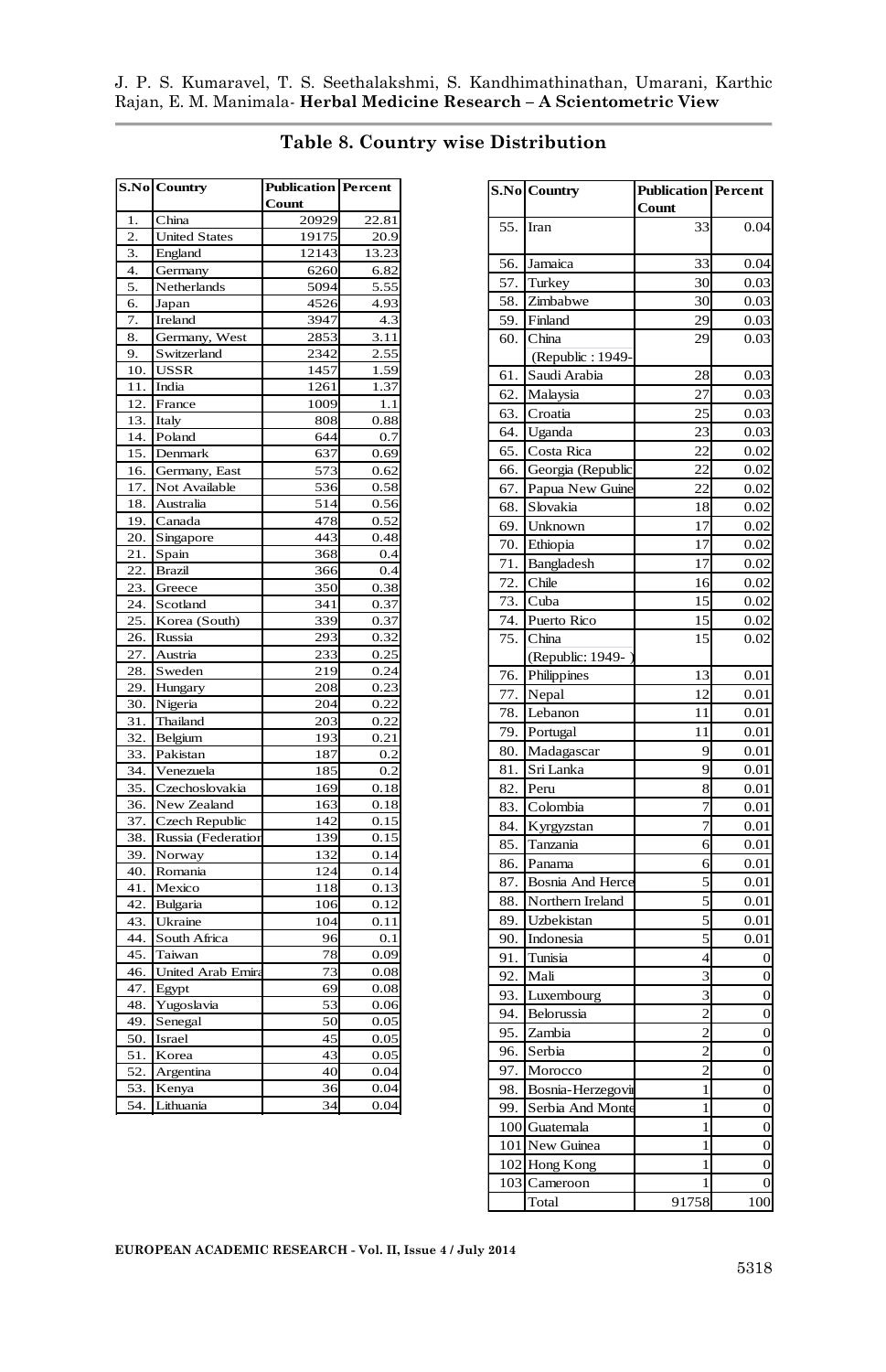#### **Table 9: List of countries along with their optimum value in authorship pattern:**

|       | Country                 | % of           | % of   | % of two | % of three | % of four | % of five | % of more than | Total           |
|-------|-------------------------|----------------|--------|----------|------------|-----------|-----------|----------------|-----------------|
| SI.No |                         | Anon           | Single | Authors  | Authors    | Authors   | Authors   | five Authors   |                 |
|       | 1 China                 | 0.43           | 12.65  | 13.21    | 27.35      | 14.98     | 12.94     | 18.44          | 20929           |
|       | 2 United States         | 2.4            | 16.94  | 15.49    | 15.38      | 13.62     | 11.13     | 25.03          | 19175           |
|       | 3 England               | 0.74           | 12.77  | 14.35    | 15.88      | 15.49     | 13.25     | 27.51          | 12143           |
|       | 4 Germany               | 1.44           | 9.57   | 10.5     | 14.07      | 14.84     | 15.27     | 34.31          | 6260            |
|       | 5 Netherlands           | 0.35           | 7.11   | 16.33    | 18.43      | 17.51     | 14.08     | 26.19          | 5094            |
|       | 6 Japan                 | 0.11           | 7.36   | 9.08     | 16         | 18.12     | 17.74     | 31.6           | 4526            |
|       | 7 Ireland               | 0.08           | 3.47   | 10.84    | 15.2       | 15.68     | 13.55     | 41.17          | 3947            |
|       | 8 GERMANY, WEST         | 0.49           | 32.07  | 29.2     | 20.22      | 9.29      | 4.77      | 3.96           | 2853            |
| 9     | Switzerland             | 2.43           | 19.34  | 18.66    | 17.16      | 13.96     | 9.69      | 18.74          | 2342            |
|       | 10 USSR                 | 0.41           | 34.32  | 29.86    | 17.91      | 9.2       | 7.34      | 0.96           | 1457            |
|       | 11 India                | 0.24           | 10.79  | 26.01    | 27.36      | 18.32     | 9.75      | 7.53           | 1261            |
| 12    | France                  | 1.98           | 21.61  | 21.11    | 21.01      | 13.48     | 11.1      | 9.71           | 1009            |
| 13    | Italy                   | 0.62           | 26.61  | 20.3     | 16.09      | 13        | 8.54      | 14.85          | 808             |
|       | 14 Poland               | $\mathbf 0$    | 25.62  | 28.73    | 20.96      | 10.25     | 6.83      | 7.61           | 644             |
| 15    | Denmark                 | 1.26           | 13.19  | 20.41    | 15.23      | 16.8      | 14.13     | 19             | 637             |
|       | 16 GERMANY, EAST        | 0.35           | 28.62  | 31.94    | 20.07      | 13.09     | 2.97      | 2.97           | 573             |
| 17    | Not Available           | 0.19           | 52.8   | 28.54    | 12.87      | 3.92      | 0.93      | 0.75           | 536             |
|       | 18 Australia            | 2.14           | 26.85  | 19.84    | 13.62      | 12.84     | 8.37      | 16.34          | 514             |
| 19    | Canada                  | 5.65           | 33.89  | 17.78    | 14.44      | 8.79      | 5.86      | 13.6           | 478             |
|       | 20 Singapore            | 0              | 5.19   | 7.67     | 13.32      | 14        | 16.48     | 43.34          | 443             |
| 21    | Spain                   | $\mathbf 0$    | 23.37  | 22.01    | 12.5       | 13.32     | 10.6      | 18.21          | 368             |
| 22    | Brazil                  | 0.27           | 15.03  | 15.57    | 11.75      | 14.75     | 11.75     | 30.87          | 366             |
| 23    | Greece                  | 0              | 1.14   | 10.29    | 9.71       | 13.14     | 12        | 53.71          | 350             |
| 24    | Scotland                | $\mathbf 0$    | 33.14  | 15.84    | 12.02      | 12.61     | 10.26     | 16.13          | 341             |
| 25    | Korea (South)           | 0.29           | 5.9    | 10.91    | 12.09      | 13.86     | 13.57     | 43.36          | 339             |
|       | 26 Russia               | 0.68           | 12.29  | 22.53    | 17.75      | 18.77     | 9.22      | 18.77          | 293             |
| 27    | Austria                 | 0.43           | 33.05  | 24.89    | 16.74      | 10.73     | 6.44      | 7.73           | 233             |
| 28    | Sweden                  | 2.28           | 39.73  | 26.94    | 15.07      | 9.13      | 3.65      | 3.2            | 219             |
|       | 29 Hungary              | $\mathbf 0$    | 33.17  | 15.87    | 17.79      | 13.94     | 8.65      | 10.58          | 208             |
|       | 30 Nigeria              | $\overline{0}$ | 12.25  | 19.61    | 25.49      | 14.22     | 12.75     | 15.69          | 204             |
| 31    | Thailand                | $\mathbf 0$    | 5.42   | 15.76    | 22.66      | 20.2      | 11.33     | 24.63          | 203             |
| 32    | Belgium                 | 0.52           | 34.2   | 21.76    | 18.65      | 9.84      | 6.74      | 8.29           | 193             |
|       | 33 Pakistan             | $\mathbf 0$    | 14.97  | 11.23    | 21.39      | 18.18     | 12.3      | 21.93          | 187             |
|       | 34 Venezuela            | 1.08           | 12.97  | 20       | 32.43      | 20.54     | 9.73      | 3.24           | 185             |
| 35    | CZECHOSLOVAKIA          | 0              | 28.99  | 28.4     | 23.08      | 13.02     | 2.96      | 3.55           | 169             |
|       | 36 New Zealand          | 3.07           | 39.88  | 20.25    | 11.04      | 4.29      | 5.52      | 15.95          | 163             |
| 37    | Czech Republic          | 0.7            | 19.72  | 28.87    | 20.42      | 9.15      | 8.45      | 12.68          | 142             |
| 38    | Russia (Federation)     | $\mathbf 0$    | 12.95  | 15.83    | 15.83      | 22.3      | 14.39     | 18.71          | 139             |
|       | 39 Norway               | 0.76           | 40.15  | 15.15    | 15.91      | 9.09      | 6.82      | 12.12          | 132             |
|       | 40 Romania              | 0              | 9.68   | 22.58    | 12.9       | 17.74     | 17.74     | 19.35          | 124             |
| 41    | Mexico                  | $\mathbf 0$    | 22.88  | 14.41    | 11.02      | 14.41     | 20.34     | 16.95          | 118             |
|       | 42 Bulgaria             | 0.94           | 18.87  | 28.3     | 17.92      | 16.98     | 12.26     | 4.72           | 106             |
| 43    | Ukraine                 | 0              | 35.58  | 17.31    | 16.35      | 9.62      | 9.62      | 11.54          | 104             |
| 44    | South Africa            | 4.17           | 42.71  | 29.17    | 12.5       | 8.33      | 3.13      | $\overline{0}$ | 96              |
|       | 45 TAIWAN               | $\mathbf 0$    | 17.95  | 17.95    | 25.64      | 19.23     | 8.97      | 10.26          | 78              |
|       | 46 United Arab Emirates | $\overline{0}$ | 15.07  | 13.7     | 24.66      | 12.33     | 12.33     | 21.92          | $\overline{73}$ |
| 47    | Egypt                   | $\mathbf 0$    | 10.14  | 21.74    | 31.88      | 24.64     | 8.7       | 2.9            | 69              |
| 48    | Yugoslavia              | 0              | 39.62  | 41.51    | 9.43       | 1.89      | 3.77      | 3.77           | 53              |
|       | 49 Senegal              | $\mathbf 0$    | 26     | 16       | 6          | 12        | 18        | 22             | 50              |
|       | 50 Israel               | $\mathbf 0$    | 26.67  | 24.44    | 15.56      | 13.33     | 8.89      | 11.11          | 45              |
| 51    | <b>KOREA</b>            | $\mathbf 0$    | 2.33   | 4.65     | 25.58      | 25.58     | 13.95     | 27.91          | 43              |
| 52    | Argentina               | 0              | 27.5   | 17.5     | 22.5       | 12.5      | 7.5       | 12.5           | 40              |
| 53    | Kenya                   | 0              | 33.33  | 25       | 19.44      | 2.78      | 5.56      | 13.89          | 36              |
| 54    | Lithuania               | $\mathbf 0$    | 2.94   | 11.76    | 26.47      | 29.41     | 17.65     | 11.76          | 34              |
|       | 55 Iran                 | 3.03           | 12.12  | 3.03     | 18.18      | 30.3      | 15.15     | 18.18          | 33              |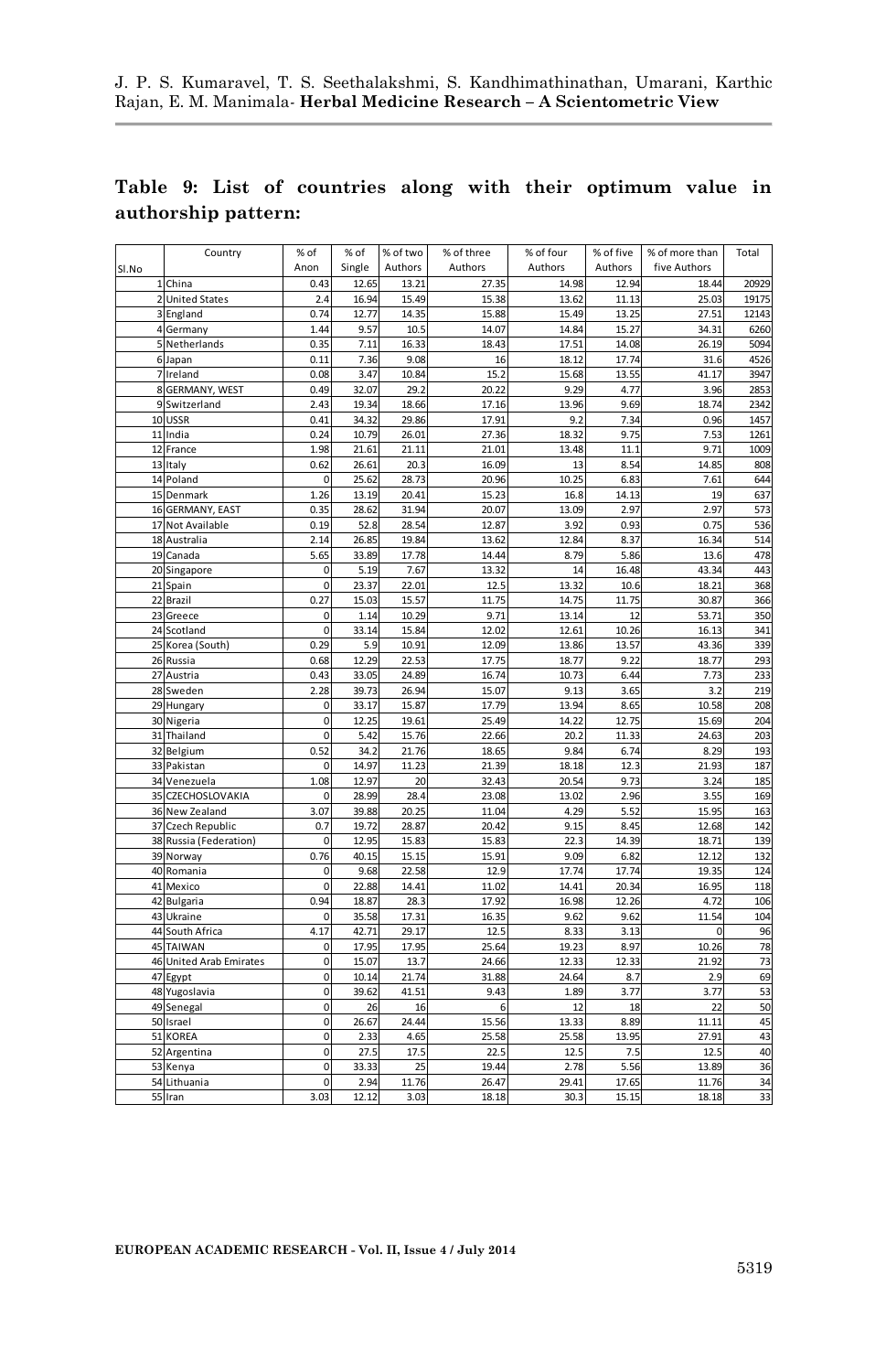į

|       | Country                    | % of           | % of        | % of two    | % of three   | % of four      | % of five      | % of more than | Total |
|-------|----------------------------|----------------|-------------|-------------|--------------|----------------|----------------|----------------|-------|
| SI.No |                            | Anon           | Single      | Authors     | Authors      | Authors        | Authors        | five Authors   |       |
|       | 56 Jamaica                 | 0              | 6.06        | 24.24       | 15.15        | 18.18          | 15.15          | 21.21          | 33    |
|       | 57 Turkey                  | 0              | 36.67       | 23.33       | 16.67        | 3.33           | 10             | 10             | 30    |
|       | 58 Zimbabwe                | 0              | 26.67       | 26.67       | 16.67        | 16.67          | 6.67           | 6.67           | 30    |
| 59    | China (Republic: 1949-     | $\Omega$       | 17.24       | 3.45        | 6.9          | 20.69          | 13.79          | 37.93          | 29    |
|       | 60 Finland                 | $\Omega$       | 68.97       | 20.69       | 10.34        |                | ſ              |                | 29    |
|       | 61 Saudi Arabia            | $\Omega$       | 21.43       | 21.43       | 10.71        | 17.86          | 3.57           | 25             | 28    |
|       | 62 Malaysia                | $\Omega$       | 11.11       | 37.04       | 7.41         | 14.81          | 7.41           | 22.22          | 27    |
|       | 63 Croatia                 | 0              | 32          | 16          |              | 12             | 16             | 20             | 25    |
|       | 64 Uganda                  | 0              | 21.74       | 17.39       | 26.09        | 13.04          | 8.7            | 13.04          | 23    |
|       | 65 Costa Rica              | $\mathbf 0$    | 13.64       | 22.73       | 18.18        | 27.27          | 9.09           | 9.09           | 22    |
|       | 66 Georgia (Republic)      | $\mathbf 0$    | 18.18       | 13.64       | 18.18        | $\mathbf 0$    | 45.45          | 4.55           | 22    |
|       | 67 Papua New Guinea        | 0              | 54.55       | 9.09        | 18.18        | 18.18          | 0              |                | 22    |
|       | 68 Slovakia                | 0              | 5.56        | 11.11       | 33.33        | 27.78          | 5.56           | 16.67          | 18    |
|       | 69 Bangladesh              | $\mathbf 0$    | 0           | 23.53       | 29.41        | 23.53          | 17.65          | 5.88           | 17    |
|       | 70 Ethiopia                | 5.88           | 35.29       | 11.76       | 11.76        | O              | 23.53          | 11.76          | 17    |
|       | 71 Unknown                 | $\Omega$       | 88.24       | 5.88        | 0            | 5.88           | 0              |                | 17    |
|       | 72 Chile                   | 0              | 31.25       | 18.75       | 12.5         | 12.5           | 6.25           | 18.75          | 16    |
|       | 73 China (Republic: 1949-) | 0              | 13.33       | 13.33       | 26.67        | 20             | 6.67           | 20             | 15    |
|       | 74 Cuba                    | 0              | 0           | 6.67        | 53.33        | 13.33          | 13.33          | 13.33          | 15    |
|       | 75 Puerto Rico             | 0              | 40          | 13.33       | 13.33        | 13.33          | 6.67           | 13.33          | 15    |
|       | 76 PHILIPPINES             | $\Omega$       | 61.54       | 15.38       | $\Omega$     | 15.38          | 7.69           |                | 13    |
|       | 77 Nepal                   | 8.33           | $\Omega$    | 16.67       | 8.33         | 41.67          | 8.33           | 16.67          | 12    |
|       | 78 Lebanon                 | $\mathbf 0$    | 54.55       | 9.09        | 9.09         | 18.18          | 0              | 9.09           | 11    |
|       | 79 Portugal                | $\Omega$       | 81.82       | 9.09        | 9.09         | $\Omega$       | $\mathbf 0$    |                | 11    |
|       | 80 MADAGASCAR              | $\Omega$       | $\Omega$    | $\Omega$    | $\mathbf 0$  | 22.22          | 11.11          | 66.67          | 9     |
|       | 81 Sri Lanka               | $\Omega$       | 66.67       | 22.22       | $\Omega$     | 0              | 11.11          |                |       |
| 82    | Peru                       | 0              | 25          | 0           | 50           | $\mathbf 0$    | $\mathcal{C}$  | 25             |       |
|       | 83 Colombia                | 0              | 28.57       |             | 14.29        | 14.29          | 42.86          | 0              |       |
|       | 84 KYRGYZSTAN              | $\mathbf 0$    | 28.57       | 42.86       | 28.57        | $\mathbf 0$    | $\mathbf 0$    |                |       |
|       | 85 PANAMA                  | $\mathbf 0$    | $\mathbf 0$ | 0           | 33.33        | $\mathbf 0$    | 50             | 16.67          |       |
|       | 86 Tanzania                | $\mathbf 0$    | $\mathbf 0$ | $\mathbf 0$ | $\mathbf 0$  | $\mathbf 0$    | 16.67          | 83.33          |       |
|       | 87 Bosnia and Hercegovina  | 0              | $\mathbf 0$ | $\mathbf 0$ | 40           | 20             | 2C             | 20             |       |
|       | 88 Indonesia               | $\mathbf 0$    | 40          | $\mathbf 0$ | $\mathbf 0$  | 20             | 20             | 20             |       |
|       | 89 Northern Ireland        | 0              | 40          | 20          | 20           | $\mathbf 0$    | $\mathbf 0$    | 20             |       |
|       | 90 UZBEKISTAN              | 0              | 60          | 20          | $\mathbf 0$  | $\overline{0}$ | 20             | $\mathbf 0$    |       |
|       | 91 Tunisia                 | 0              | 25          | $\mathbf 0$ | $\mathbf 0$  | 25             | 25             | 25             |       |
|       | 92 LUXEMBOURG              | 0              | 100         | $\mathbf 0$ | $\mathbf 0$  | $\mathbf 0$    | 0              | $\Omega$       |       |
|       | 93 Mali                    | 0              | $\mathbf 0$ | $\mathbf 0$ | 0            | $\mathbf 0$    | 33.33          | 66.67          |       |
|       | 94 BELORUSSIA              | $\overline{0}$ | 100         | $\mathbf 0$ | $\mathbf 0$  | $\mathbf 0$    | 0              | 0              |       |
|       | 95 MOROCCO                 | $\overline{0}$ | 50          | $\Omega$    | 50           | $\mathbf 0$    | 0              |                |       |
|       | 96 Serbia                  | 0              | $\mathbf 0$ | 50          | $\mathbf 0$  | $\mathbf 0$    | $\overline{0}$ | 50             |       |
|       | 97 ZAMBIA                  | 0              | 50          | $\Omega$    | 50           | $\mathbf 0$    | 0              | 0              |       |
|       | 98 BOSNIA-HERZEGOVINA      | 0              | 100         | C           | 0            | $\mathbf 0$    | $\overline{0}$ | 0              |       |
| 99    | <b>CAMEROON</b>            | $\Omega$       | $\Omega$    | 100         | $\Omega$     | $\mathbf 0$    | $\overline{0}$ | $\Omega$       |       |
|       | 100 GUATEMALA              | $\Omega$       | 100         | $\Omega$    | $\mathbf 0$  | $\Omega$       | $\overline{0}$ | 0              |       |
|       | 101 HONG KONG              |                | 100         | C           | $\mathbf 0$  | $\mathbf 0$    | $\overline{0}$ |                |       |
| 102   | <b>NEW GUINEA</b>          | 0              | 100         | C           | $\mathbf 0$  | $\overline{0}$ | $\overline{0}$ |                |       |
|       | 103 Serbia and Montenegro  |                | $\mathbf 0$ | $\Omega$    | $\mathbf{0}$ | $\overline{0}$ | $\overline{0}$ | 100            |       |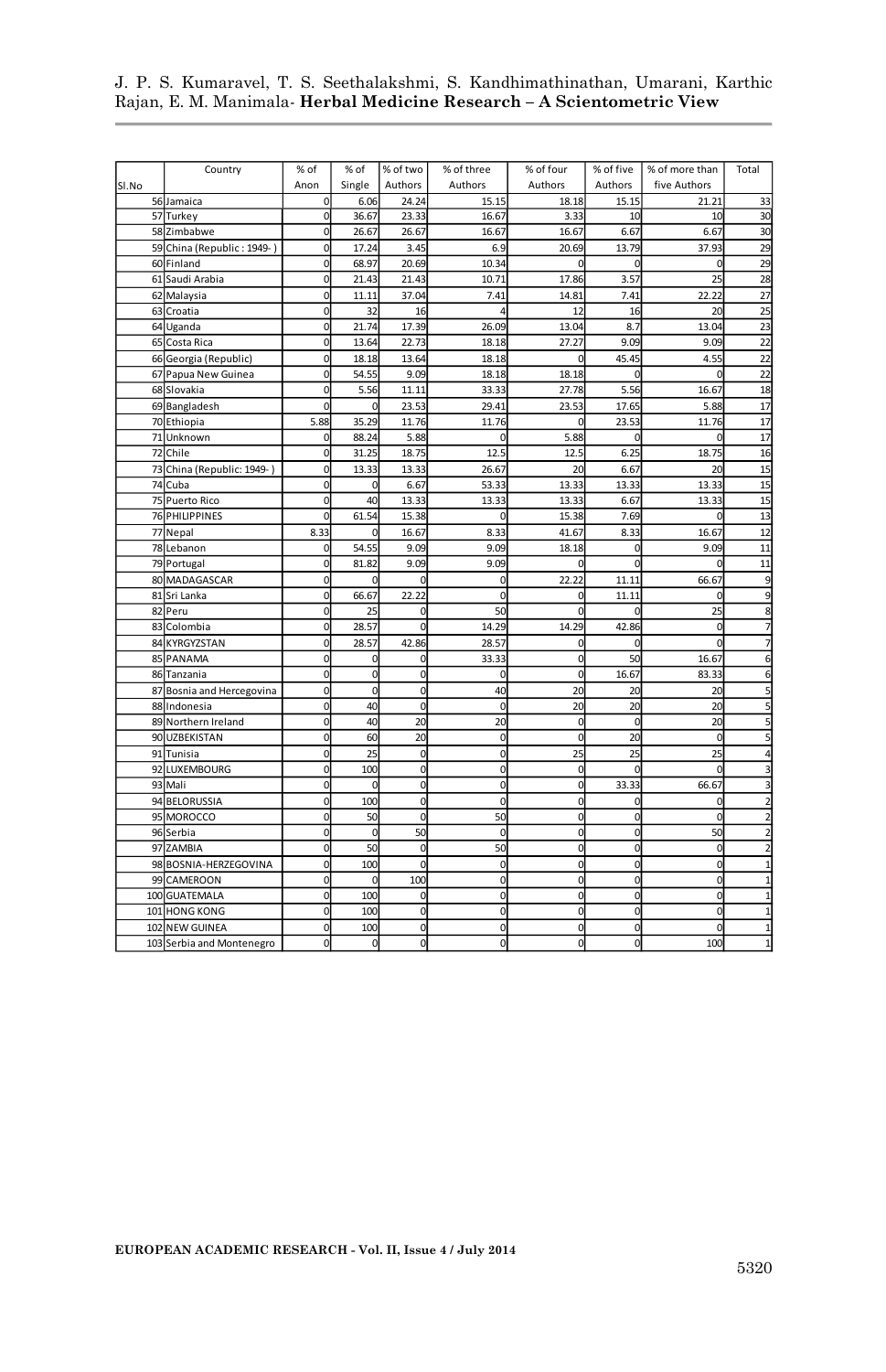| S.No Country      | Optimum                 | <b>Total</b> |
|-------------------|-------------------------|--------------|
|                   | Value(in %) Publication |              |
|                   |                         | Count        |
| $1$ U.S.          | 16.94                   | 19175        |
| 2 Germany(West)   | 32.07                   | 2853         |
| 3 Switzerland     | 19.34                   | 2342         |
| 4USSR             | 34.32                   | 1457         |
| 5 France          | 21.61                   | 1009         |
| 6 Italy           | 26.61                   | 808          |
| 7 Australia       | 26.85                   | 514          |
| 8 Canada          | 33.89                   | 478          |
| 9 Spain           | 23.37                   | 368          |
| 10 Scotland       | 33.14                   | 341          |
| 11 Austria        | 33.05                   | 233          |
| 12 Sweden         | 39.73                   | 219          |
| 13 Hungary        | 33.17                   | 208          |
| 14 Belgium        | 34.2                    | 193          |
| 15 Czechoslovakia | 28.99                   | 169          |
| 16 Newzeland      | 39.88                   | 163          |
| 17 Norway         | 40.15                   | 132          |
| 18 Mexico         | 22.88                   | 118          |
| 19 Ukarine        | 35.58                   | 104          |
| 20 South Africa   | 42.71                   | 96           |
| 21 Senegal        | 26                      | 50           |
| 22 Israel         | 26.67                   | 45           |
| 23 Argentina      | 27.5                    | 40           |
| 24 Kenya          | 33.33                   | 36           |
| 25 Finland        | 68.97                   | 29           |

**Table 10: Top 25 countries in solo research:**

#### **WORKS CITED AND WORKS REFERRED**

Baby, K. and Kumaravel, J. P. S. 2012. "Relative Growth Rate And Priority Index Of Journal Of Clinical Microbiology During 2006 – 2010." *International Journal of Library and Information Studies* 2(2).